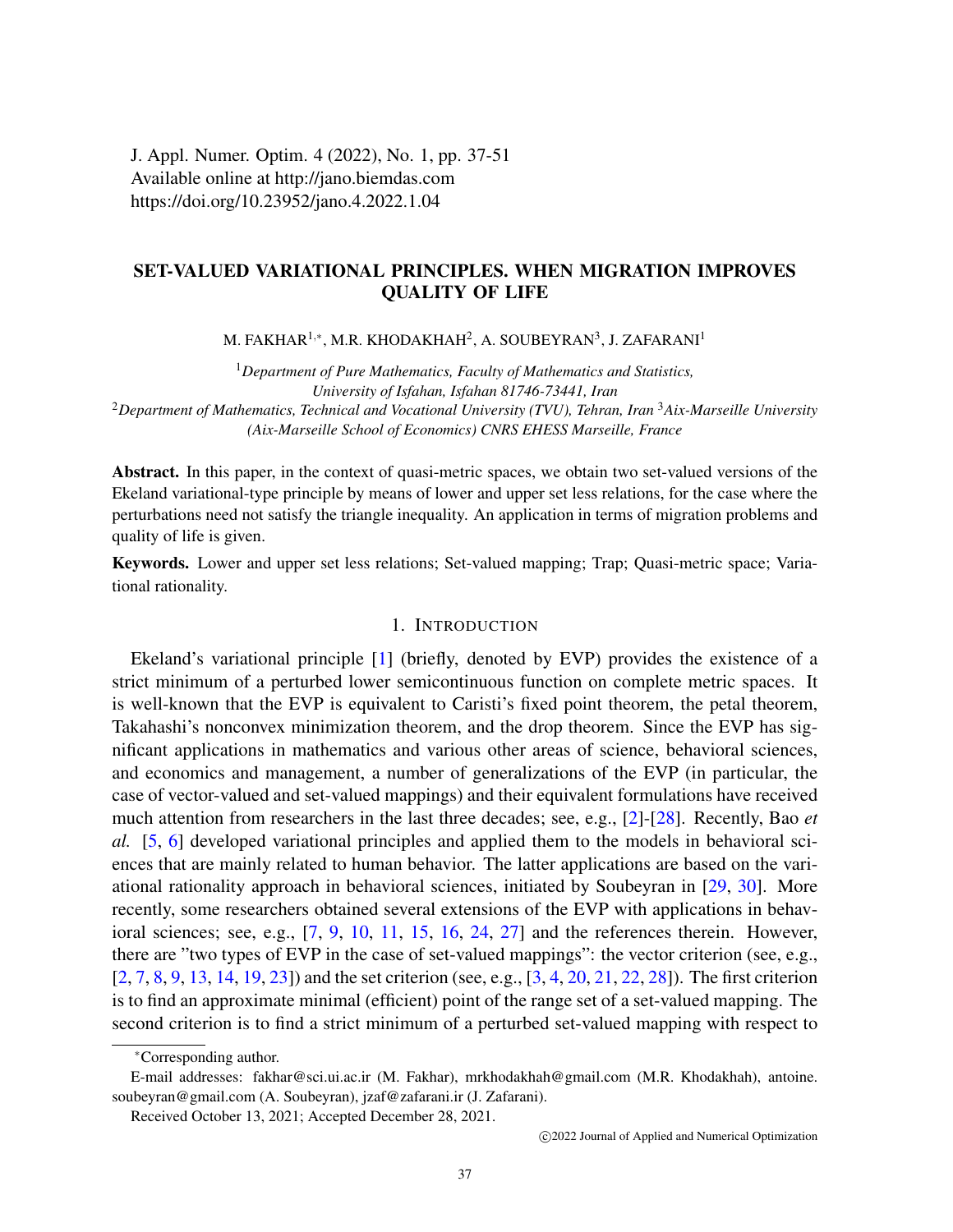the set order relation in the class of all nonempty subsets of the image space. Following Fakhar *et al.* [\[15,](#page-13-8) [16\]](#page-13-9) and Qiu *et al.* [\[24\]](#page-13-10), and driven by behavioral science applications, we give new formulations of set-valued versions of the EVP by using lower and upper set less relations with variable preferences. An application is given in relation to migration problems and the quality of life in the framework of the variational rationality approach of stay (continue) and change (stop and start) human dynamics [\[31,](#page-14-4) [32,](#page-14-5) [33,](#page-14-6) [34\]](#page-14-7).

#### 2. PRELIMINARIES

In this section, we give some notions, notation, and basic results that will be used in this paper.

A quasi-metric q on a nonempty set X is a bifunction  $q: X \times X \to \mathbb{R}^+$ , where  $\mathbb{R}^+$  denotes the set of non-negative real numbers, such that

- (i)  $q(x, y) = 0$  if and only if  $x = y$ ,
- (ii)  $q(x, y) \leq q(x, z) + q(z, y)$ , for all  $x, y, z \in X$ .

A set *X* equipped with a quasi-metric *q* is called a quasi-metric space, and it is denoted by (*X*,*q*). Let  $(X, q)$  be a quasi-metric space. A sequence  $\{x_n\}$  in *X* is said to be left convergent to  $x \in X$  if  $\lim_{n\to\infty} q(x_n, x) = 0$ . The sequence  $\{x_n\}$  is said to be left Cauchy if, for every  $\varepsilon > 0$ , there exists  $N_{\varepsilon} \in \mathbb{N}$  such that  $q(x_n, x_m) < \varepsilon$  for all  $m \ge n \ge N_{\varepsilon}$ . A quasi-metric space  $(X, q)$  is said to be left-complete if every left Cauchy sequence is left convergent. Let *Y* be a linear space, and let *S* be a nonempty subset of *Y*. The cone generated by *S* is the set  $cone(S) = \{tx : t \ge 0, x \in S\}.$ The set *S* is said to be free disposal with respect to a convex cone *D* if  $S + D = S$ ; see [\[35\]](#page-14-8). For any  $k_0 \in Y$ , we define the  $k_0$ -vector closure of *S* as follows:

$$
vcl_{k_0}(S) = \{ y \in Y : \exists \lambda_n \geq 0, \lambda_n \to 0 \text{ such that } y + \lambda_n k_0 \in S, \forall n \in \mathbb{N} \}.
$$

The set *A* is said to be  $k_0$ -closed if and only if  $S = vcl_{k_0}(S)$ . The set

$$
\mathrm{vcl}(S) := \bigcup_{k \in Y} \mathrm{vcl}_k(S),
$$

is called the vector closure of *S*. For more details, one can refer to [\[25,](#page-14-9) [36\]](#page-14-10).

Let  $\mathcal{P}(Y)$  be the class of all nonempty subsets of *Y*, and *S* be a nonempty subset of *Y*. For  $A, B \in \mathscr{P}(Y)$ , the upper set less relation  $\leq_S^u$  (resp. the lower set less relation  $\leq_S^l$ ) is defined as follows:  $A \leq_S^u B$  (resp.  $A \leq_S^l B$ ) if and only if  $A \subseteq B - S$  (resp.  $B \subseteq A + S$ ). If *S* is a convex cone, then the upper (lower) set less relation is transitive; see [\[37\]](#page-14-11). Let *K* be a nonempty subset of *Y* and  $k_0 \in Y \setminus \{0\}$ . The nonlinear scalarization function  $\xi_{k_0}: Y \to \mathbb{R} \cup \{\pm \infty\}$  is defined as follows:

$$
\xi_{k_0}(y) := \begin{cases}\n+\infty & \text{if } y \notin \mathbb{R} k_0 - K, \\
\inf\{t \in \mathbb{R} : y \in tk_0 - K\} & \text{otherwise.}\n\end{cases}
$$

The function  $\xi_{k_0}$  is also called the Gerstewitz's function generated by *K* and  $k_0$ . For more details, see [\[12,](#page-13-21) [17,](#page-13-22) [18,](#page-13-23) [24,](#page-13-10) [25,](#page-14-9) [38\]](#page-14-12) and the references therein. Furthermore, for every  $y \in Y$ ,  $\xi_{k_0}(y) > -\infty$  if and only if  $k_0 \notin -\nu c l(K)$ ; see [\[25\]](#page-14-9).

We say that  $\xi_{k_0}$  is *C*-nondecreasing if  $\xi_{k_0}(y_1) \le \xi_{k_0}(y_2)$  for all  $y_1, y_2 \in Y$ ,  $y_2 - y_1 \in C$ . If  $k_0 \in$  $K \setminus (-K)$ , then  $\xi_{k_0}$  is subadditive, positively homogeneous, and *K*-nondecreasing, i.e,  $\xi_{k_0}(y_1) \le$  $\xi_{k_0}(y_2)$ , whenever  $y_1 - y_2 \in -K$ .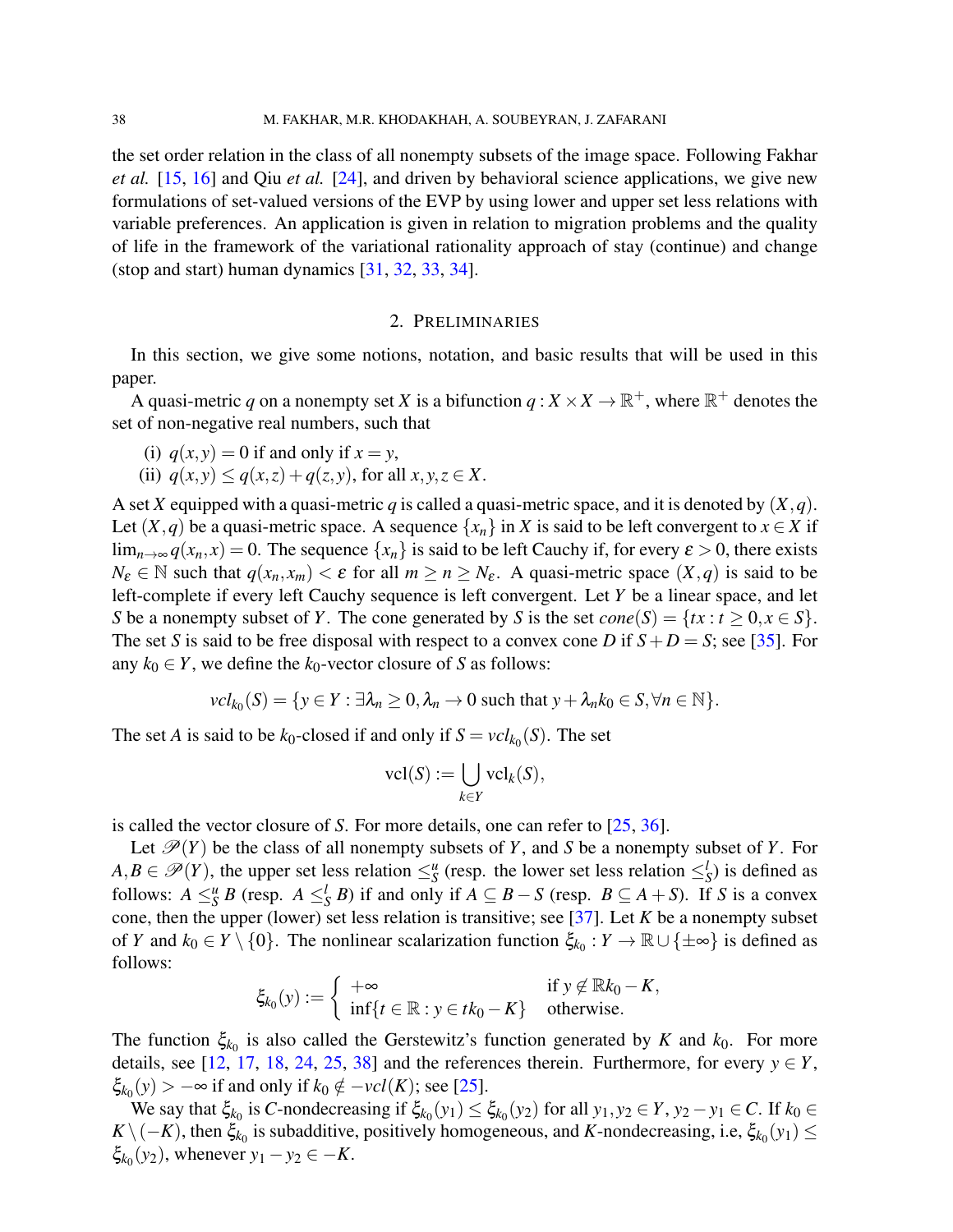<span id="page-2-1"></span>**Proposition 2.1.** [\[18,](#page-13-23) [38\]](#page-14-12) *Let K, C be two nonempty subset of a linear space Y and*  $k_0 \in Y \setminus \{0\}$ *. Then the Gerstewitz function* ξ*k*<sup>0</sup> *has the following properties:*

- (i)  $\xi_{k_0}(y) < +\infty$  *if and only if*  $y \in \mathbb{R}k_0 \nu c l_{k_0}(K)$ ;
- (ii)  $\xi_{k_0}$  is C-nondecreasing if and only if  $K + C \subseteq cone(\lbrace k_0 \rbrace) + vcl_{k_0}(K)$ ;
- (iii)  $\xi_{k_0}(y + rk_0) = \xi_{k_0}(y) + r.$

The purpose of this paper is to consider the set-valued versions of the Ekeland variationaltype principle by means of lower and upper set less relations. An application in terms of migration problems and quality of life is given.

In order to obtain our main results, we also need to state a pre-order principle provided by Qiu [\[26\]](#page-14-13). A binary relation  $\preceq$  on *X* is called a pre-order if the transitive property is satisfied. Let  $(X, \preceq)$  be a pre-order set. An extended real-valued function  $\eta : (X, \preceq) \to \mathbb{R} \cup \{\pm \infty\}$  is said to be monotone with respect to  $\preceq$  if and only if, for any  $x_1, x_2 \in X$ ,

$$
x_1 \preceq x_2 \Rightarrow \eta(x_1) \leq \eta(x_2).
$$

For any given  $x_0 \in X$ , denote by  $S(x_0)$  the set  $\{x \in X : x \preceq x_0\}$ .

<span id="page-2-0"></span>**Theorem 2.1.** [\[26\]](#page-14-13) Let  $(X, \preceq)$  be a pre-order set,  $x_0 \in X$  such that  $S(x_0) \neq \emptyset$ , and  $\eta : (X, \preceq) \rightarrow$ R∪ {±∞} *be an extended real-valued function, which is monotone with respect to . Suppose that the following conditions are satisfied*

- (A)  $-\infty < \inf\{\eta(x) : x \in S(x_0)\} < \infty$ *;*
- (B) *for any*  $x \in S(x_0)$  *with*  $-\infty < \eta(x) < +\infty$  *and*  $x' \in S(x) \setminus \{x\}$ *, one has*  $\eta(x) > \eta(x')$ *;*
- (C) *for any sequence*  $\{x_n\}$  ⊂ *S*(*x*<sub>0</sub>) *with*  $x_n$  ∈ *S*( $x_{n-1}$ )  $\forall n$ , *such that*  $η(x_n) inf{η(x) : x ∈$  $S(x_{n-1})$ }  $\rightarrow 0, (n \rightarrow \infty)$ *, there exists*  $\bar{x} \in X$  *such that*  $\bar{x} \in S(x_n)$  *for all*  $n \in \mathbb{N}$ *.*

*Then there exists*  $u \in X$  *such that* 

- (a)  $u \in S(x_0)$ ;
- (b)  $S(u) \subset \{u\}.$

### 3. MAIN RESULTS

In order to prove our main results, we need the following definition and proposition.

**Definition 3.1.** Let *Y* be a linear space,  $(X, q)$  be a quasi-metric space, and  $C: X \rightrightarrows Y$  be a set-valued map with nonempty values. Let  $\psi: X \times X \rightarrow ]0, +\infty[$  be a real-valued bifunction, and  $\Phi: X \rightrightarrows Y$  be a set-valued mapping with nonempty values.

- (i) Φ is said to be *C*-*u*-left sequentially lower monotone (briefly, denoted *C*-*u*-left slm) (resp. *C*-*l*-left sequentially lower monotone) if  $\{x_n\}$  is a left convergent to an element  $\bar{x} \in X$  and  $\Phi(x_{n+1}) \leq^u_{C(x_n)} \Phi(x_n)$  (resp.  $\Phi(x_{n+1}) \leq^{\tilde{I}}_{C(x_n)} \Phi(x_n)$ ), for all  $n \in \mathbb{N}$ , we have  $\Phi(\bar{x}) \leq^u_{C(x_n)} \Phi(x_n)$ , (resp.  $\Phi(\bar{x}) \leq^l_{C(x_n)} \Phi(x_n)$ ) for each  $n \in \mathbb{N}$ .
- (ii)  $\psi$  is said to be *u*- $\Phi$ -decreasing (resp. *l*- $\Phi$ -decreasing) in the first argument iff, for every  $x, x' \in X$  with  $\Phi(x') \leq^u_{C(x)} \Phi(x)$  (resp.  $\Phi(x') \leq^l_{C(x)} \Phi(x)$ ),  $\psi(x', y) \geq \psi(x, y)$ , for each *y* ∈ *X*.
- (iii) We say that  $\psi$  is *u*- $\Phi$ -increasing (resp. *l*- $\Phi$ -increasing) in the second argument iff for every  $x, x' \in X$  with  $\Phi(x') \leq^u_{C(x)} \Phi(x)$  (resp.  $\Phi(x') \leq^l_{C(x)} \Phi(x)$ ), we have  $\psi(y, x') \leq^u_{C(x)} \Phi(x)$  $\psi(y, x)$ , for each  $y \in X$ .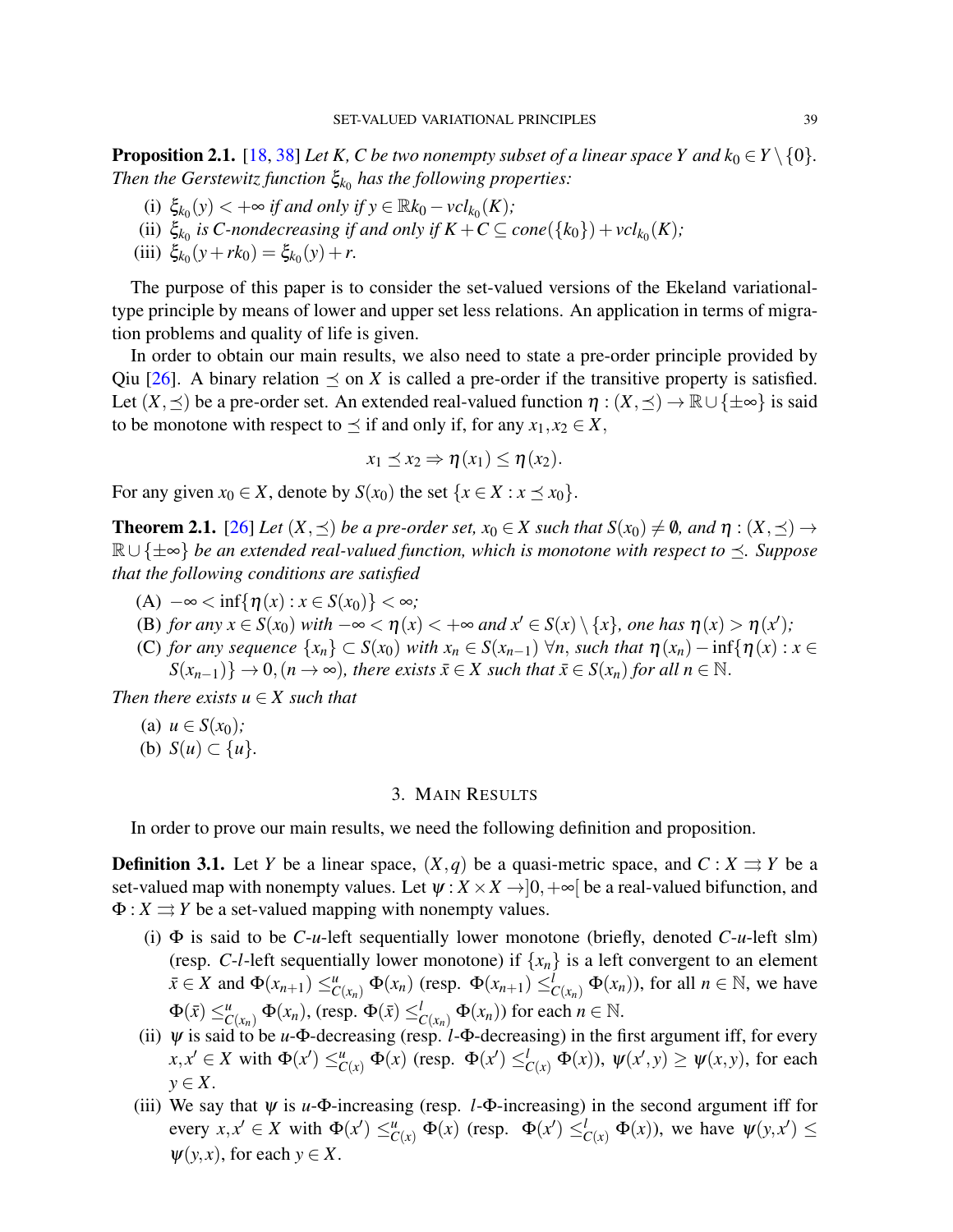<span id="page-3-2"></span>**Proposition 3.1.** *Suppose that*  $\Phi$  *is C-u-left slm (resp. C-l-left slm),*  $\psi : X \to \mathbb{R}$  *is u-* $\Phi$ *increasing (resp. l-* $\Phi$ *-increasing) in the second argument,*  $\{x_n\} \subset X$  *is left convergent to*  $\bar{x} \in X$ *,* and  $\Phi(x_{n+1}) \leq_{C(x_n)}^u \Phi(x_n)$  (resp.  $\Phi(x_{n+1}) \leq_{C(x_n)}^l \Phi(x_n)$ ), for all  $n \in \mathbb{N}$ . Then,  $\psi(x,\bar{x}) \leq \psi(x,x_n)$ , *for every*  $n \in \mathbb{N}$  *and*  $x \in X$ .

*Proof.* Suppose on the contrary that there exist  $n_0 \in \mathbb{N}$  and  $x \in X$  such that  $\psi(x, x_{n_0}) < \psi(x, \bar{x})$ . Since  $\psi$  is *u*- $\Phi$ -increasing (resp. *l*- $\Phi$ -increasing), we have  $\Phi(\bar{x}) \nleq_C$  $C(x_{n_0}) \Phi(x_{n_0})$ , (rep.  $\Phi(\bar{x}) \nleq^l_0$  $C(x_{n_0})$  $\Phi(x_{n_0})$ ), which contradicts the fact that  $\Phi$  is *C*-*u*-slm (resp. *C*-*l*-slm).

Now, we are ready to give our main results.

<span id="page-3-3"></span>**Theorem 3.1.** Let  $(X,q)$  be a left-complete quasi-metric space, Y be real linear space,  $k_0 \in$ *Y*  $\set{0}$ *, and K* ⊂ *Y be a nonempty, k*<sub>0</sub>*-vectorially closed and free disposal with respect to cone*({ $k_0$ }). Let  $\Phi$  :  $X \rightrightarrows Y$  *be a set-valued mapping with nonempty values, C* :  $X \rightrightarrows Y$ *, C*(*x*) *be k*<sub>0</sub>-vectorially closed and free disposal with respect to cone({ $k_0$ }),  $C(x) + K \subseteq K$  and  $0 \in C(x)$ *for any*  $x \in X$ . Let  $\psi : X \times X \to ]0, +\infty[$  *be a real valued bifunction such that in*  $f_{x \in X} \psi(\cdot, x) > 0$ *and the following conditions hold.*

- (i)  $\Phi$  *is C-l-left slm in*  $(X, q)$ .
- (ii) ψ *is l-*Φ*-decreasing in the first argument and l-*Φ*-increasing in the second argument.*
- (iii) *If*  $\Phi(u) \leq_{C(v)}^l \Phi(v)$ *, then*  $C(v) + C(u) \subseteq C(v)$ *.*
- (iv) Suppose that  $x_0 \in X$ ,  $y_0 \in Y$ , and  $\varepsilon > 0$  such that  $\Phi(x) \nleq_K^l y_0 \varepsilon k_0$ , for all  $x \in X$  with  $\Phi(x) \leq_{C(x_0)}^l \Phi(x_0)$ , and  $\Phi(x_0) \leq_{C(x_0)}^l y_0 + s_0$ , for some  $s_0 \in \mathbb{R}k_0 - K$ .

*Then, there exists*  $\hat{x} \in X$  *such that* 

(a) 
$$
\Phi(\hat{x}) + \psi(x_0, \hat{x})q(x_0, \hat{x})k_0 \leq_{C(x_0)}^l \Phi(x_0);
$$
  
\n(b)  $\Phi(x) + \psi(\hat{x}, x)q(\hat{x}, x)k_0 \nleq_{C(\hat{x})}^l \Phi(\hat{x}),$  for all  $x \neq \hat{x}$ .

*Proof.* We will prove this result by applying Theorem [2.1.](#page-2-0) For this purpose, we define a relation  $\preceq$  on *X* as follows: for any  $x, x' \in X$ ,

$$
x' \preceq x \iff \Phi(x') + \psi(x, x')q(x, x')k_0 \leq_{C(x)}^l \Phi(x).
$$

Since  $C(x)$  is free disposal with respect to  $cone({k_0})$  for  $x' \le x$ , we have

$$
\Phi(x) \subseteq \Phi(x') + \psi(x, x')q(x, x')k_0 + C(x) \subseteq \Phi(x') + C(x).
$$

Therefore, we deduce

<span id="page-3-0"></span>
$$
x' \preceq x \Rightarrow \Phi(x') \leq_{C(x)}^{l} \Phi(x). \tag{3.1}
$$

In the first step, we show that  $\leq$  is a pre-order. Now, suppose that  $x' \leq x, x \leq y$ . Since  $\psi$  is *l*-Φ-decreasing in the first argument (resp. *l*-Φ-increasing in the second argument) by [\(3.1\)](#page-3-0), we have

<span id="page-3-1"></span>
$$
\psi(y, x') \le \psi(x, x') \text{ (resp. } \psi(y, x') \le \psi(y, x)).\tag{3.2}
$$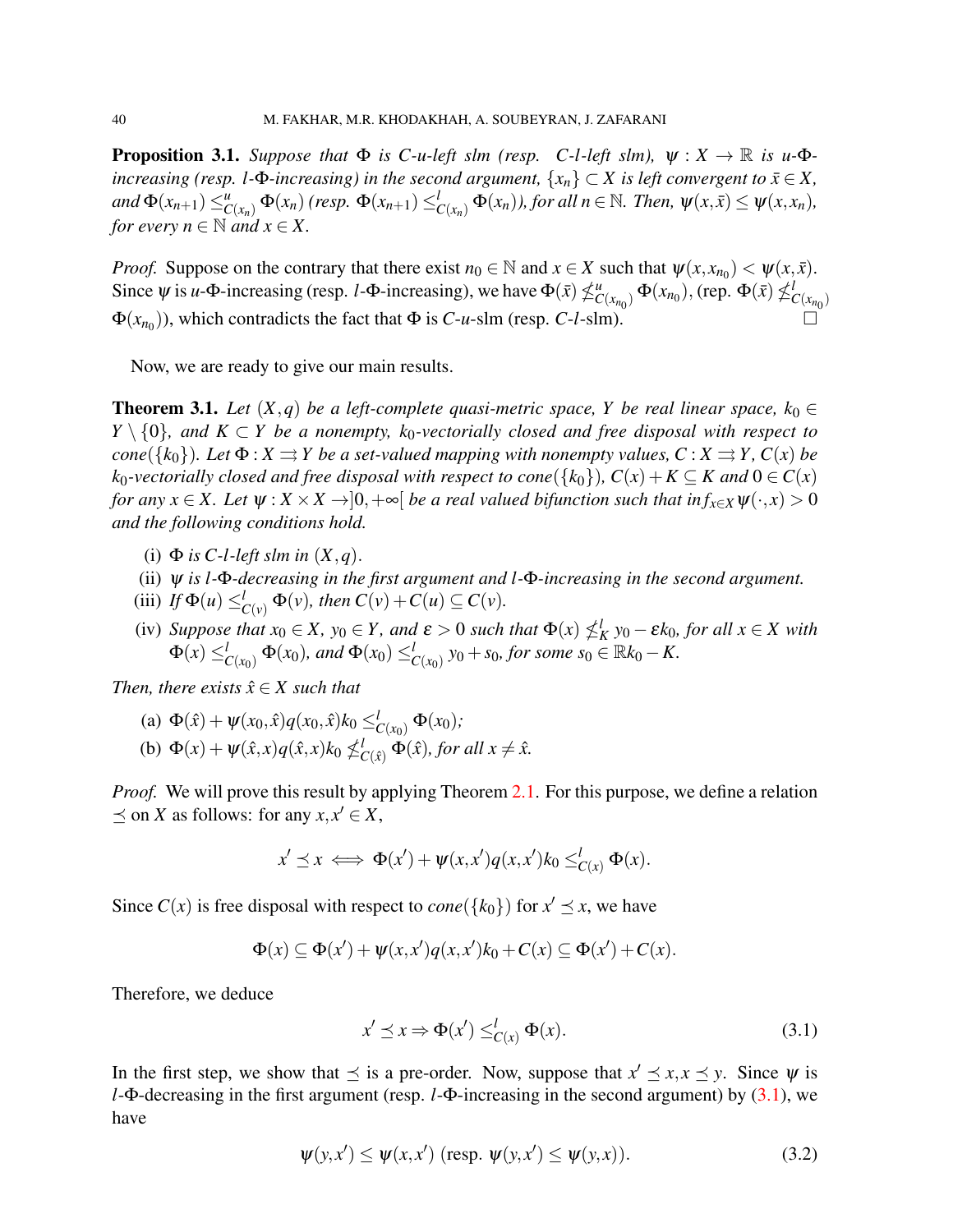$$
\Phi(y) \subseteq \Phi(x) + \psi(y, x)q(y, x)k_0 + C(y)
$$
\n
$$
\subseteq \Phi(x') + \psi(y, x)q(y, x)k_0 + \psi(x, x')q(x, x')k_0 + C(x) + C(y)
$$
\n
$$
\subseteq \Phi(x') + (\psi(y, x) - \psi(y, x'))q(y, x)k_0 + \psi(y, x')q(y, x)k_0 + (\psi(x, x') - \psi(y, x'))q(x, x')k_0 + \psi(y, x')q(x, x')k_0 + C(y)
$$
\n
$$
\subseteq \Phi(x') + \psi(y, x')(q(y, x) + q(x, x'))k_0 + C(y)
$$
\n
$$
= \Phi(x') + \psi(y, x')(q(y, x) + q(x, x') - q(y, x'))k_0 + \psi(y, x')q(y, x')k_0 + C(y)
$$
\n
$$
\subseteq \Phi(x') + \psi(y, x')q(y, x')k_0 + C(y).
$$

Hence,  $x' \le y$ , and  $\le$  has the transitive property. Therefore, the relation  $\le$  is a pre-order. Now, we set

$$
S(x) := \{x' \in X : x' \preceq x\}, \quad \forall x \in X,
$$

and we define  $\eta$  :  $(X, \prec) \to \mathbb{R} \cup \{+\infty\}$  as follows:

$$
\eta(x):=\inf\{\xi_{k_0}(y-y_0+\varepsilon k_0):y\in\Phi(x)\},\ \forall x\in X.
$$

We will show that all the conditions of Theorem [2.1](#page-2-0) are satisfied. In the first step, we show that  $\eta$ is monotone with respect to  $\leq$ . If  $x, x' \in X$  and  $x' \leq x$ , then  $\Phi(x) \subseteq \Phi(x') + \psi(x, x')q(x, x')k_0 +$ *C*(*x*). So, for every  $y \in \Phi(x)$ , there exists  $y' \in \Phi(x')$  such that  $y \geq_{C(x)} y' + \psi(x,x')q(x,x')k_0$ . Since  $C(x) + K \subseteq K$ , then by Proposition [2.1\(](#page-2-1)ii),  $\xi_{k_0}$  is  $C(x)$ -monotone. It follows that

$$
\xi_{k_0}(y'-y_0+\varepsilon k_0+\psi(x,x')q(x,x')k_0) \n= \xi_{k_0}(y'-y_0+\varepsilon k_0)+\psi(x,x')q(x,x') \leq \xi_{k_0}(y-y_0+\varepsilon k_0).
$$

So,

$$
\eta(x') + \psi(x, x')q(x, x') \leq \eta(x).
$$

This shows that  $\eta$  is monotone with respect to  $\preceq$ . Moreover, if  $x' \preceq x$ ,  $x \neq x'$  and  $\eta(x) < \infty$ , then

$$
\eta(x') \le \eta(x) - \psi(x, x')q(x, x') < \eta(x). \tag{3.3}
$$

Since  $x_0 \in S(x_0)$ ,  $S(x_0) \neq \emptyset$ . Now, it is enough to show that conditions (A), (B), and (C) in Theorem [2.1](#page-2-0) hold.

**Checking condition A.** If  $x \in S(x_0)$ , then  $\Phi(x) \leq_{C(x_0)}^l \Phi(x_0)$ . In view the of assumption, we  $\int$ have  $\Phi(x) \nleq k$ <sub>*K*</sub>  $y_0 - \varepsilon k_0$ . Therefore,  $y - y_0 + \varepsilon k_0 \notin -K$  for all  $y \in \Phi(x)$ . Thus,  $\xi_{k_0}(y - y_0 + \varepsilon k_0) \geq$ 0, for each  $y \in \Phi(x)$ , and hence  $\eta(x) \ge 0$ . Observe that  $\Phi(x_0) \leq_{C(x_0)}^l y_0 + s_0$ . If  $y \in \Phi(x_0)$  such that  $y_0 + s_0 - y \in C(x_0)$ , then  $y - y_0 + \varepsilon k_0 \in \varepsilon k_0 + s_0 - C(x_0)$ . So,

$$
\eta(x_0)\leq \xi_{k_0}(y-y_0+\varepsilon k_0)\leq \xi_{k_0}(\varepsilon k_0+s_0)=\varepsilon+\xi_{k_0}(s_0)<+\infty.
$$

Hence,  $\eta(x) \leq \eta(x_0) < +\infty$ , for each  $x \in S(x_0)$ . Therefore, condition (A) is satisfied.

Checking condition B. Consider  $x \in S(x_0)$  with  $-\infty < \eta(x) < +\infty$ , and let  $x' \in S(x) \setminus \{x\}$ . By relation [\(3\)](#page-6-0), we have  $\eta(x') < \eta(x)$ . So, condition **B** is satisfied.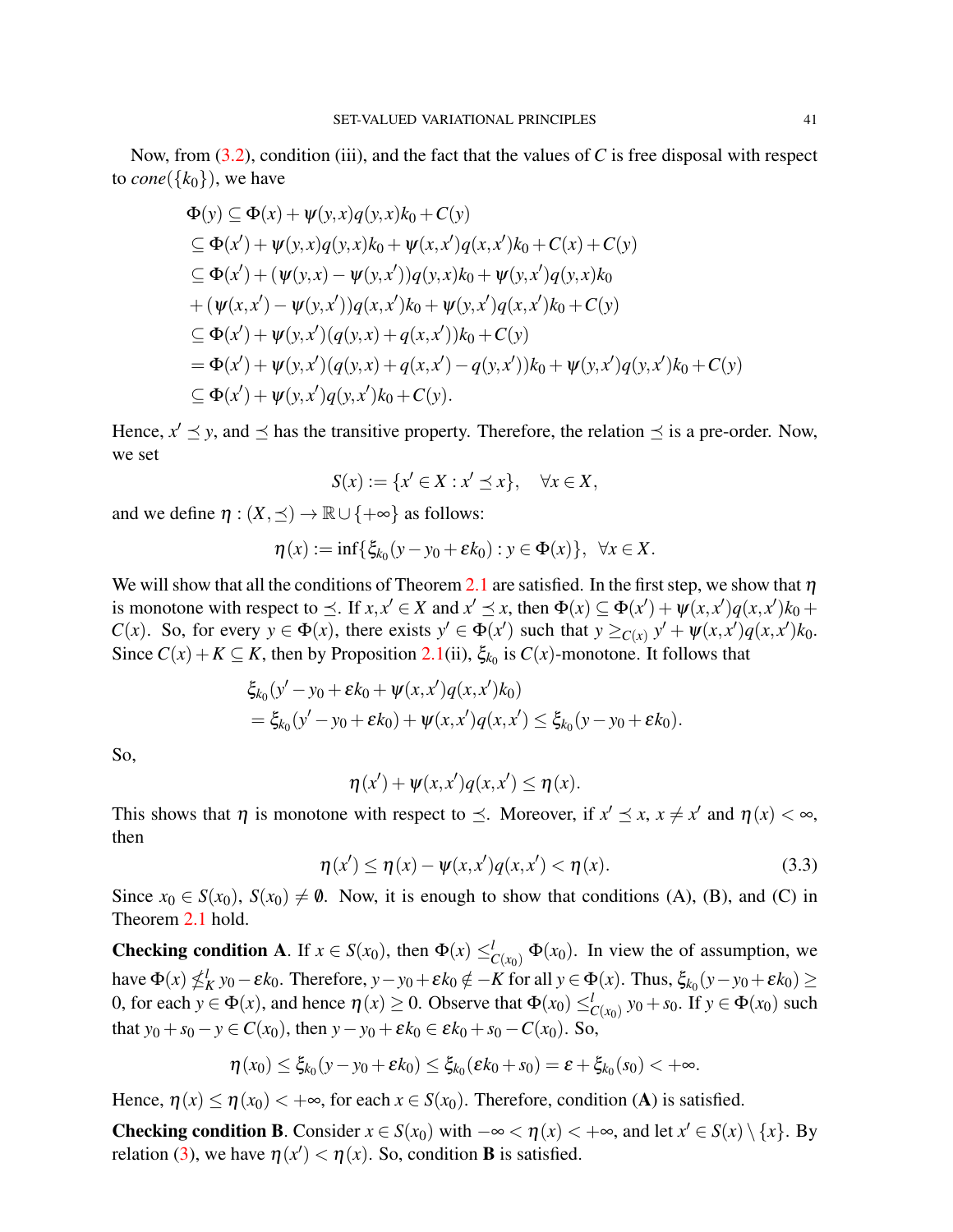Checking condition C. Let  $\{x_n\} \subset S(x_0)$  be a sequence such that  $x_n \in S(x_{n-1})$  for each  $n \in \mathbb{N}$ . Therefore,

<span id="page-5-0"></span>
$$
x_n \preceq x_{n-1} \quad \forall n \in \mathbb{N}.\tag{3.4}
$$

Hence,

<span id="page-5-2"></span>
$$
\eta(x_n) + \psi(x_{n-1}, x_n)q(x_{n-1}, x_n) \leq \eta(x_{n-1}) \quad \forall n \in \mathbb{N}.
$$
\n(3.5)

From  $(3.4)$ , we obtain

<span id="page-5-1"></span>
$$
\Phi(x_n) \leq_{C(x_{n-1})}^{l} \Phi(x_{n-1}) \leq_{C(x_{n-2})}^{l} \cdots \leq_{C(x_0)}^{l} \Phi(x_0).
$$
\n(3.6)

Since ψ is *l*-Φ-decreasing in the first argument and *l*-Φ-increasing in the second argument, we obtain from relation [\(3.6\)](#page-5-1) that

<span id="page-5-3"></span>
$$
\psi(x_0,x_n) \le \psi(x_0,x_i) \le \psi(x_{i-1},x_i), \ \forall i=1,\cdots,n. \tag{3.7}
$$

Now, by  $(3.5)$  and  $(3.7)$ , we deduce

$$
\sum_{i=1}^{n} \eta(x_i) + \psi(x_0, x_n) \sum_{i=1}^{n} q(x_{i-1}, x_i) \le
$$
\n
$$
\sum_{i=1}^{n} \eta(x_i) + \sum_{i=1}^{n} \psi(x_{i-1}, x_i) q(x_{i-1}, x_i) \le \sum_{i=1}^{n} \eta(x_{i-1}).
$$
\n(3.8)

Therefore,

$$
\sum_{i=1}^n q(x_{i-1}, x_i) \leq \frac{1}{\psi(x_0, x_n)} (\eta(x_0) - \eta(x_n)) \leq \frac{1}{\inf_{x \in X} \psi(x_0, x)} \eta(x_0) < +\infty, \ \forall n \in \mathbb{N}.
$$

Thus,

$$
\sum_{i=1}^{\infty} q(x_{i-1}, x_i) \leq \frac{1}{\inf_{x \in X} \psi(x_0, x)} \eta(x_0) < +\infty.
$$

So, for every  $m > n$ ,

$$
q(x_n,x_m)\leq \sum_{i=n}^{m-1}q(x_i,x_{i+1})\to 0 (m>n\to\infty).
$$

This means that the sequence  $\{x_n\}$  is a left-Cauchy sequence in  $(X, q)$ . Since  $(X, q)$  is leftcomplete, there exists  $\bar{x} \in X$  such that  $q(x_n, \bar{x}) \to 0$  ( $n \to \infty$ ). Since  $\Phi(x_n) \leq^l_{C(x_{n-1})} \Phi(x_{n-1})$ , condition (i) implies

<span id="page-5-4"></span>
$$
\Phi(\bar{x}) \leq_{C(x_n)}^l \Phi(x_n), \ \forall n \in \mathbb{N}.
$$
\n(3.9)

Now, for fixed *n* and  $m > n$ , we have  $x_m \in S(x_n)$ . So,

<span id="page-5-5"></span>
$$
\Phi(x_m) + \psi(x_n, x_m) q(x_n, x_m) k_0 \leq_{C(x_n)}^{l} \Phi(x_n).
$$
\n(3.10)

Also, by conditions  $(i)$ ,  $(ii)$ , and Propositions  $3.1$ , we have

<span id="page-5-6"></span>
$$
\psi(x_n, \bar{x}) \le \psi(x_n, x_m). \tag{3.11}
$$

Since  $\Phi(x_m) \leq^l_{C(x_n)} \Phi(x_n)$ , then

<span id="page-5-7"></span>
$$
\psi(x_n, x_m) \le \psi(x_n, x_n). \tag{3.12}
$$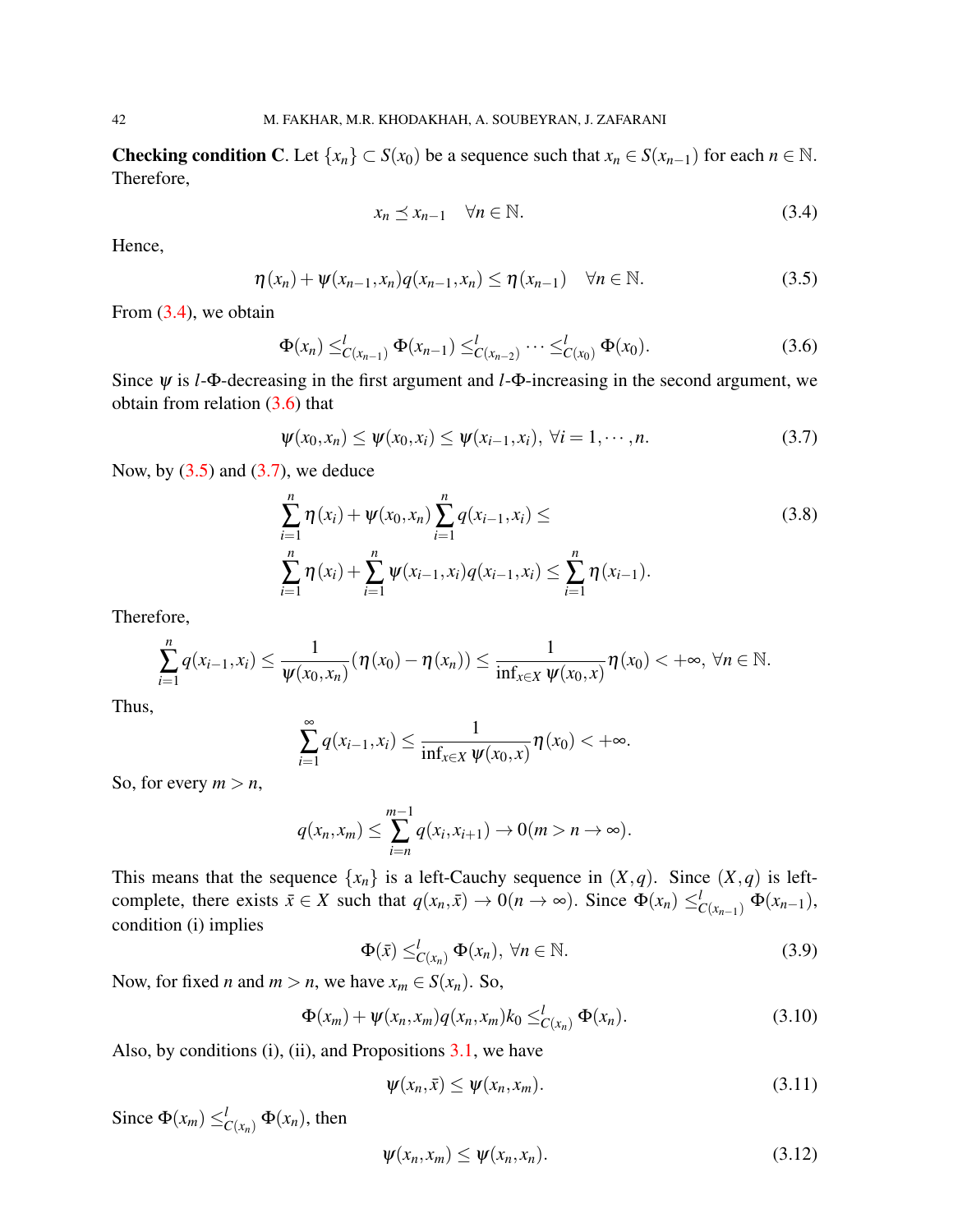Hence, by  $(3.9)$ ,  $(3.10)$ ,  $(3.11)$ ,  $(3.12)$ , and the triangle inequality of *q*, we obtain

$$
\Phi(x_n) \subseteq \Phi(x_m) + \psi(x_n, x_m)q(x_n, x_m)k_0 + C(x_n)
$$
\n
$$
= \Phi(x_m) + \psi(x_n, x_m)q(x_n, \bar{x})k_0 - \psi(x_n, x_m)q(x_m, \bar{x})k_0
$$
\n
$$
+ \psi(x_n, x_m)(q(x_n, x_m) + q(x_m, \bar{x}) - q(x_n, \bar{x}))k_0 + C(x_n)
$$
\n
$$
\subseteq \Phi(x_m) + \psi(x_n, \bar{x})q(x_n, \bar{x})k_0 - \psi(x_n, x_m)q(x_m, \bar{x})k_0 + C(x_n)
$$
\n
$$
\subseteq \Phi(\bar{x}) + C(x_m) + \psi(x_n, \bar{x})q(x_n, \bar{x})k_0 - \psi(x_n, x_m)q(x_m, \bar{x})k_0 + C(x_n)
$$
\n
$$
\subseteq \Phi(\bar{x}) + \psi(x_n, \bar{x})q(x_n, \bar{x})k_0 + (\psi(x_n, x_n) - \psi(x_n, x_m))q(x_m, \bar{x})k_0 - \psi(x_n, x_n)q(x_m, \bar{x})k_0 + C(x_n)
$$
\n
$$
\subseteq \Phi(\bar{x}) + \psi(x_n, \bar{x})q(x_n, \bar{x})k_0 - \psi(x_n, x_n)q(x_m, \bar{x})k_0 + C(x_n).
$$

If  $z \in \Phi(x_n)$ , then there exists  $u \in \Phi(\bar{x})$  such that

$$
z-u-\psi(x_n,\bar{x})q(x_n,\bar{x})k_0+\psi(x_n,x_n)q(x_m,\bar{x})k_0\in C(x_n).
$$

Since  $q(x_m, \bar{x}) \to 0$ ,  $(m \to \infty)$ , and  $C(x_n)$  is a  $k_0$ -closed, we have  $z - u - \psi(x_n, \bar{x})q(x_n, \bar{x})k_0 \in$  $vcl_{k_0}(C(x_n)) = C(x_n)$ . Then,

$$
z \in u + \psi(x_n, \bar{x})q(x_n, \bar{x})k_0 + C(x_n) \subseteq \Phi(\bar{x}) + \psi(x_n, \bar{x})q(x_n, \bar{x})k_0 + C(x_n),
$$

and so

$$
\Phi(x_n) \subset \Phi(\bar{x}) + \psi(x_n, \bar{x}) q(x_n, \bar{x}) k_0 + C(x_n).
$$

Therefore,  $\bar{x} \preceq x_n$  for each  $n \in \mathbb{N}$ , and so  $\bar{x} \in S(x_n)$  for any  $n \in \mathbb{N}$ . Thus, condition C is satisfied. Hence, by Theorem [2.1,](#page-2-0) conditions (a) and (b) hold. The proof is completed.  $\square$ 

In the following, we give another version of the EVP for set-valued mappings.

<span id="page-6-0"></span>**Theorem 3.2.** Let  $(X, q)$  be a left-complete quasi-metric space, Y be real linear space,  $k_0 \in$ *Y*  $\set{0}$ *, and K* ⊂ *Y* be a nonempty, k<sub>0</sub>-vectorially closed, and free disposal with respect to *cone*({ $k_0$ }). Let  $\Phi$  :  $X \rightrightarrows Y$  *be a set-valued mapping with nonempty values, C* :  $X \rightrightarrows Y$ *, C(x) be k*<sub>0</sub>*-vectorially closed, and free disposal with respect to cone*({ $k_0$ }),  $C(x) + K \subseteq K$ , and  $0 \in C(x)$ *for any*  $x \in X$ *. Let*  $\psi : X \times X \to ]0, +\infty[$  *be a real valued bifunction such that in*  $f_{x \in X} \psi(\cdot, x) > 0$ *, and the following conditions hold.*

- (i)  $\Phi$  *is C-u-left slm in*  $(X, q)$ .
- (ii) ψ *is u-*Φ*-decreasing in the first argument and u-*Φ*-increasing in the second argument.*
- (iii) *If*  $\Phi(u) \leq^u_{C(v)} \Phi(v)$ *, then*  $C(v) + C(u) \subseteq C(v)$ *.*
- (iv) Suppose that  $x_0 \in X$ ,  $y_0 \in Y$  and  $\varepsilon > 0$  such that  $\Phi(x) \nleq_K^u y_0 \varepsilon k_0$ , for all  $x \in X$  with  $\Phi(x) \leq_{C(x_0)}^u \Phi(x_0)$ , and  $\Phi(x_0) \leq_{C(x_0)}^u y_0 + s_0$ , for some  $s_0 \in \mathbb{R}k_0 - K$ .

*Then, there exists*  $\hat{x} \in X$  *such that* 

- (a)  $\Phi(\hat{x}) + \psi(x_0, \hat{x})q(x_0, \hat{x})k_0 \leq^u_{C(x_0)} \Phi(x_0);$
- (b)  $\Phi(x) + \psi(\hat{x},x)q(\hat{x},x)k_0 \nleq^u_{C(\hat{x})}\Phi(\hat{x})$ , for all  $x \neq \hat{x}$ .

*Proof.* Similar to the proof of Theorem [3.1,](#page-3-3) we define a relation  $\preceq$  on *X* as follows: for any  $x, x' \in X$ ,

$$
x' \preceq x \iff \Phi(x') + \psi(x, x')q(x, x')k_0 \leq_{C(x)}^u \Phi(x).
$$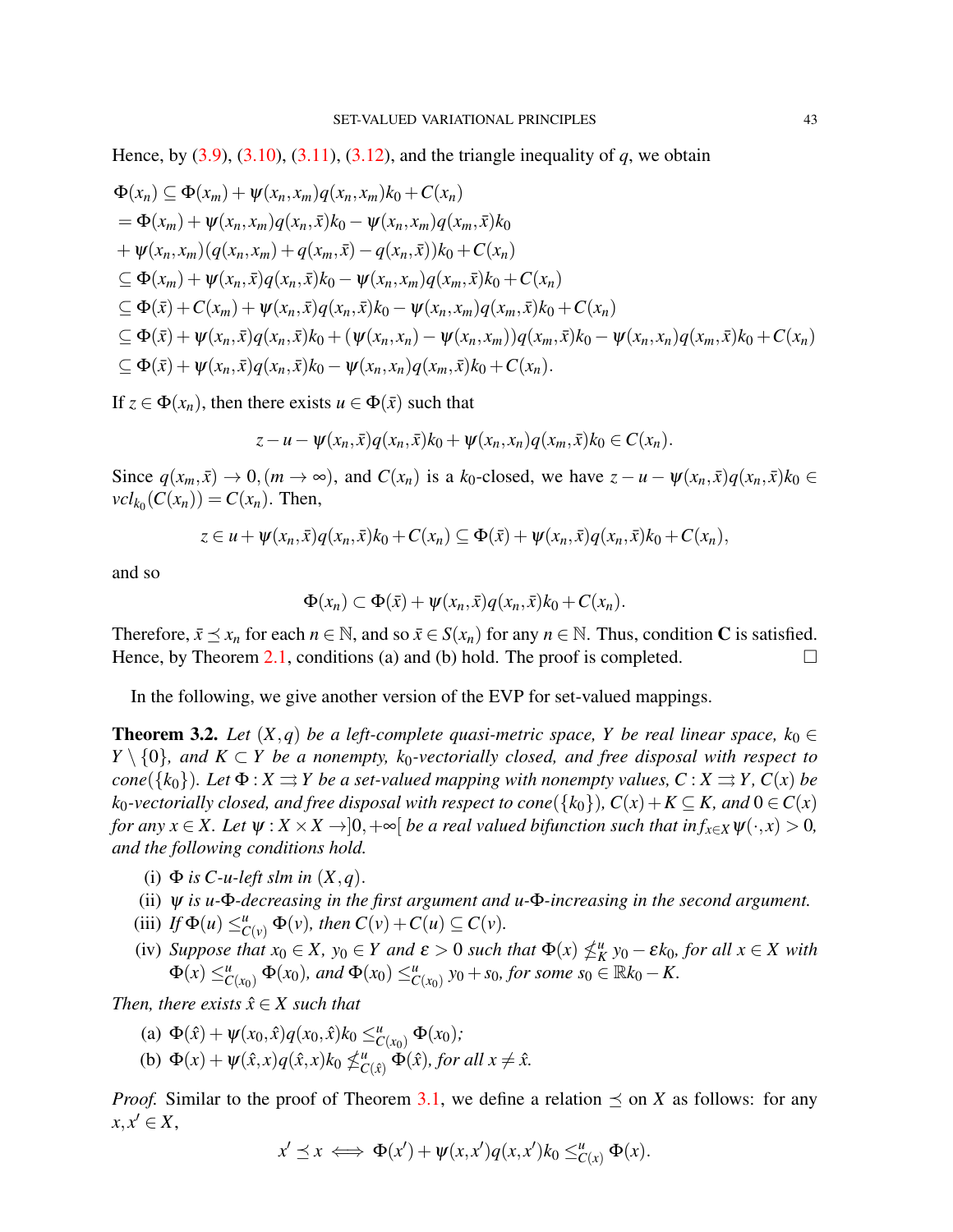Note that  $\Phi(x') + \psi(x, x')q(x, x')k_0 \leq_{C(x)}^u \Phi(x)$  if and only if  $\Phi(x) - \psi(x, x')q(x, x')k_0 \leq_{-C(x)}^l$  $\Phi(x')$ . From the same proof as that of Theorem [3.1,](#page-3-3) e relation  $\preceq$  is a pre-order. Now, we set

$$
S(x) := \{x' \in X : x' \preceq x\}, \quad \forall x \in X,
$$

and define  $\eta$  :  $(X, \preceq) \to \mathbb{R} \cup \{+\infty\}$  as follows:

$$
\eta(x) := \sup \{ \xi_{k_0}(y - y_0 + \varepsilon k_0) : y \in \Phi(x) \}, \ \forall x \in X.
$$

We will show that all conditions of Theorem [2.1](#page-2-0) are satisfied. In the first step, we show that  $\eta$ is monotone with respect to  $\leq$ . If  $x, x' \in X$  and  $x' \leq x$ , then  $\Phi(x') + \psi(x, x')q(x, x')k_0 \subseteq \Phi(x) -$ *C*(*x*). So, for every  $y' \in \Phi(x')$  there exists  $y \in \Phi(x)$  such that  $y \geq_{C(x)} y' + \psi(x,x')q(x,x')k_0$ . Since  $C(x) + K \subseteq K$ , then  $\xi_{k_0}$  is  $C(x)$ -monotone. Hence, we have

$$
\xi_{k_0}(y'-y_0+\varepsilon k_0+\psi(x,x')q(x,x')k_0) \n= \xi_{k_0}(y'-y_0+\varepsilon k_0)+\psi(x,x')q(x,x') \leq \xi_{k_0}(y-y_0+\varepsilon k_0).
$$

So,

$$
\eta(x') + \psi(x,x')q(x,x') \leq \eta(x).
$$

This shows that  $\eta$  is monotone with respect to  $\preceq$ . Moreover, if  $x' \preceq x$ ,  $x \neq x'$ , and  $\eta(x) < \infty$ , then

$$
\eta(x') \leq \eta(x) - \psi(x, x')q(x, x') < \eta(x).
$$

Since  $x_0 \in S(x_0)$ ,  $S(x_0) \neq \emptyset$ . Now, it is enough to show that conditions (A), (B), and (C) in Theorem [2.1](#page-2-0) hold.

**Checking condition A.** If  $x \in S(x_0)$ , then  $\Phi(x) \leq_{C(x_0)}^u \Phi(x_0)$ . From condition (iv), we have  $\Phi(x) \nleq_K^u y_0 - \varepsilon k_0$ . Therefore, there exists  $y \in \Phi(x)$  such that  $y - y_0 + \varepsilon k_0 \notin -K$ . Thus,  $\xi_{k_0}(y - \varepsilon k_0)$ .  $y_0 + \varepsilon k_0$   $\geq$  0. So,  $\eta(x) \geq 0$ . Since  $\Phi(x_0) \leq u_{C(x_0)}^u y_0 + s_0$ , then, for every  $y \in \Phi(x_0)$ ,  $y - y_0 + \varepsilon k_0 \in$  $\epsilon k_0 + s_0 - C(x_0)$ . Hence,

$$
\eta(x_0) \leq \xi_{k_0}(y - y_0 + \varepsilon k_0) \leq \xi_{k_0}(\varepsilon k_0 + s_0) = \varepsilon + \xi_{k_0}(s_0) < +\infty.
$$

Then,  $\eta(x) \leq \eta(x_0) < +\infty$ , for all  $x \in S(x_0)$ . Therefore, condition (A) is satisfied. By the same proof as that of Theorem [3.1,](#page-3-3) conditions  $(B)$ , and  $(C)$  of Theorem [2.1](#page-2-0) are satisfied. This completes the proof.  $\Box$ 

As a consequence, we can obtain the EVP for set-valued bimaps.

<span id="page-7-0"></span>Theorem 3.3. *Suppose that X, Y , K, C, and* Φ *are the same as in Theorem [3.2,](#page-6-0) and all conditions of Theorem* [3.2](#page-6-0) *are satisfied. Let*  $F: X \times X \rightrightarrows Y$  *be a set-valued bimap with nonempty values such that*  $\Phi(y) \leq^u_{C(x)} \Phi(x) + F(x, y)$  *for every x,y*  $\in X$ *. Then there exists*  $\hat{x} \in X$  *such that* 

- $(V1) \Phi(\hat{x}) + \psi(x_0, \hat{x})q(x_0, \hat{x})k_0 \leq^u_{C(x_0)} \Phi(x_0);$
- $(V2)$   $F(\hat{x}, x) + \psi(\hat{x}, x)q(\hat{x}, x)k_0 \nleq C$  $_{C(\hat{x})}^u$  0*, for each*  $x \neq \hat{x}$ .

*Proof.* According to Theorem [3.2,](#page-6-0) there exists  $\hat{x} \in X$  such that conditions (a) and (b) hold. Therefore, condition (V1) is satisfied. Now, suppose on the contrary that there exists  $x \neq \hat{x}$  such that  $F(\hat{x}, x) + \psi(\hat{x}, x)q(\hat{x}, x)k_0 \leq^u_{C(\hat{x})} 0$ . Hence,

$$
\Phi(x) + \psi(\hat{x},x)q(\hat{x},x)k_0 \leq^u_{C(\hat{x})} \Phi(\hat{x}) + F(\hat{x},x) + \psi(\hat{x},x)q(\hat{x},x)k_0 \leq^u_{C(\hat{x})} \Phi(\hat{x}),
$$

which is a contradiction.  $\Box$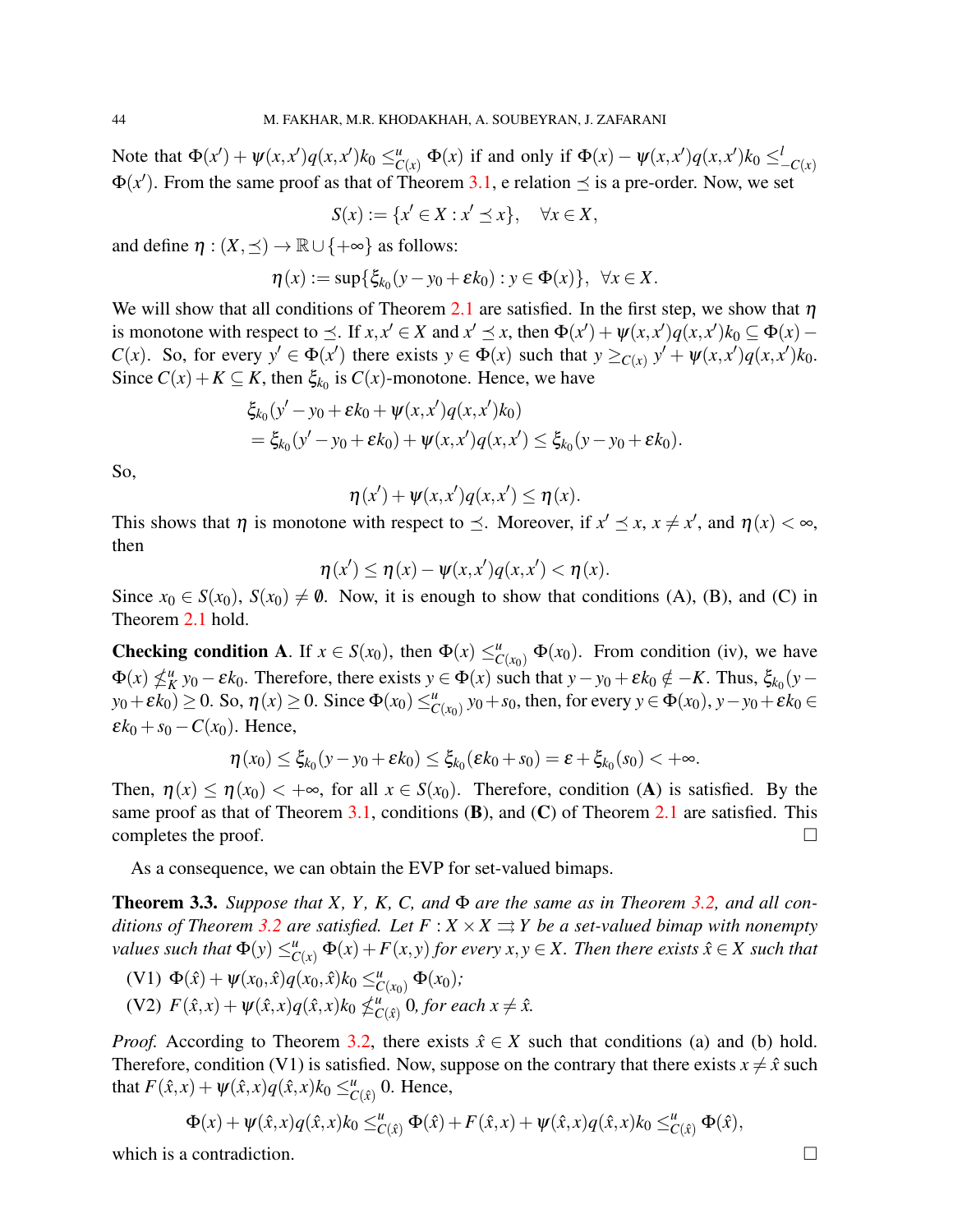**Remark 3.1.** If *F* satisfies condition  $F(x, z) \subset F(x, y) + F(y, z) - C(x)$  for all  $x, y, z \in X$ , in fact  $F(x, z) \leq_{C(x)}^{u} F(x, y) + F(y, z)$ , then we find from  $\Phi(x) = F(x_0, x)$  for all  $x \in X$  tat  $\Phi(y) \leq_{C(x)}^{u}$  $\Phi(x) + F(x, y)$ , for every  $x, y \in X$ .

From the above remark and Theorem [3.3,](#page-7-0) we have the following result.

**Theorem 3.4.** *Let*  $(X, q)$  *be a left-complete quasi-metric space, Y be real linear space,*  $k_0 \in$ *Y*  $\set{0}$ *, and K* ⊂ *Y be a nonempty, k*<sub>0</sub>*-vectorially closed and free disposal with respect to cone*({ $k_0$ }). Let  $C : X \rightrightarrows Y$ ,  $C(x)$  be  $k_0$ -vectorially closed and free disposal with respect to *cone*({ $k_0$ }),  $C(x) + K \subseteq K$ , and  $0 \in C(x)$  for any  $x \in X$ . Let  $F : X \times X \rightrightarrows Y$  be a set-valued *bimap with nonempty values, and let*  $\psi$  :  $X \times X \rightarrow ]0, +\infty[$  *be a real valued bifunction such that*  $inf_{x \in X} \psi(\cdot, x) > 0$  *and the following conditions hold.* 

- (i) *Suppose that*  $x_0 \in X$ ,  $y_0 \in Y$  and  $\varepsilon > 0$  *such that*  $F(x_0, x) \nleq_K^u y_0 \varepsilon k_0$ , for all  $x \in X$  with  $F(x_0, x) \leq_{C(x_0)}^u F(x_0, x_0)$ , and  $F(x_0, x_0) \leq_{C(x_0)}^u y_0 + s_0$ , for some  $s_0 \in \mathbb{R}k_0 - K$ .
- (ii)  $F(x_0, \cdot)$  *is C-u-left slm in*  $(X, q)$ .
- (iii)  $\psi$  *is u-F*( $x_0$ , $\cdot$ )*-decreasing in the first argument and u-F*( $x_0$ , $\cdot$ )*-increasing in the second argument.*
- (iv) If  $F(x_0, u) \leq_{C(v)}^u F(x_0, v)$ , then  $C(v) + C(u) \subseteq C(v)$ .
- (v)  $F(x, z)$  ⊂  $F(x, y)$  +  $F(y, z)$  −  $C(x)$ , for all  $x, y, z \in X$ .

*Then, there exists*  $\hat{x} \in X$  *such that* 

 $(V1)$   $F(x_0, \hat{x}) + \psi(x_0, \hat{x})q(x_0, \hat{x})k_0 \leq^u_{C(x_0)} F(x_0, x_0);$ 

 $(V2)$   $F(\hat{x}, x) + \psi(\hat{x}, x)q(\hat{x}, x)k_0 \nleq^u C$  $_{C(\hat{x})}^u$  0*, for each*  $x \neq \bar{x}$ .

## 4. APPLICATION: WHEN MIGRATION INCREASES HAPPINESS

At the level of applications, we have the question: when does migration increase happiness? One study [\[39\]](#page-14-14) found that "immigrants around the world are generally happier after migration reporting more life satisfaction, more positive emotions, and fewer negative emotions—based on Gallup surveys of about 36,000 immigrants from more than 150 countries".

Recently, Soubeyran [\[33\]](#page-14-6) provided a new theory of transit in migration as a direct consequence of the recent (VR) approach of stay and change human dynamics [\[29,](#page-14-1) [30,](#page-14-2) [31,](#page-14-4) [32\]](#page-14-5). This approach clearly distinguishes between two cases: when a migrant faces strong or weak obstacles (resistances) to migrate. For some empirical references on transit migration, we refer to Papadopoulou-Kourkoula [\[40\]](#page-14-15) and Castagnone [\[41\]](#page-14-16). At the application level, we show how this paper, as a set-valued generalization of the Ekeland variational principle [\[1\]](#page-13-0), offers an important extension of this new theory of migration dynamics in terms of transit migration [\[33\]](#page-14-6) when resistance to migration is strong.

4.1. The (VR) variational rationality approach. The (VR) approach of stay and change human dynamics provides in mathematics, in the context of variational analysis and optimizing algorithms, a general and dynamic reformulation of the theory of motivation, emotion, and behavior in psychology. The goal of the motivation theory is to know why, how, and when people do what they do in a dynamic setting. Why, how, and when they stop, continue, or resume doing something every day of their lives. Why, how and when they withdraw, re-engage, or engage in different goals and activities. The first important step of VR's approach was to show (which has never been done explicitly before) that all these traditional questions in psychology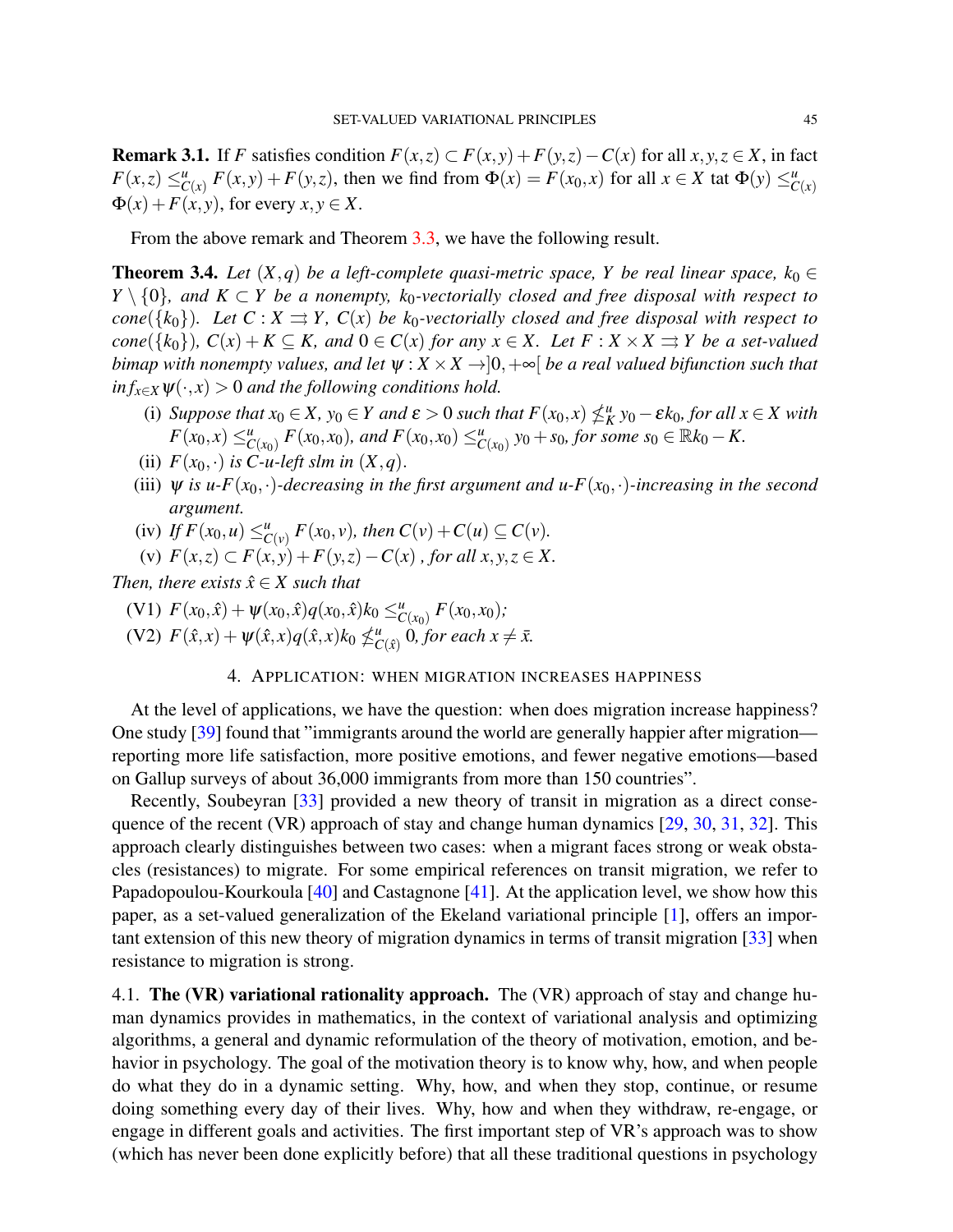prove that human dynamics can be modeled as stop and go dynamics (stop continue and start) dynamics. This new approach is unifying because it is driven by only one concept. This is the concept of worthwhile move, which provides a new and generalized formulation of sufficient descent conditions in many different and current variational principles and optimization algorithms. Thus, the VR approach has two sides. First, it illustrates and generalizes almost all the main concepts of variational principles and optimization algorithms. Second, it provides for the first time a general and mathematical theory of motivational dynamics, emotions, and behavior in psychology.

4.2. A simple VR model of migration. Consider three periods: an earlier (initial) period, a current period, and a future period, and an individual who wants to fulfil a long list of needs  $j \in J = \{1, 2, ..., h\}$ . These needs can be physiological, physical, material, financial, cognitive, emotional, and social. Partial fulfilment of a need *j* provides some pleasures (feelings of satisfaction). It also brings pain (feelings of frustration) as long as an individual has to wait for the complete fulfilment of that need. To satisfy these needs, an individual must perform various actions. To be able to perform these actions and to perform them is costly. It requires the expenditure of resources and efforts. This, in turn, causes various pains, including fatigue, ego depletion, boredom, stress, and opportunity costs. For example, if you expend too many resources to meet a particular need, other needs may not be met. This gives a sense of frustration. Then, in relation to the fulfilment of each  $j \in J$ , we can associate both pleasures and pains, i.e., feelings of satisfaction and feelings of dissatisfaction. That is, net feelings of satisfaction.

Net Satisfaction of living in a city. Suppose that an individual in the first period lives in city *x* of a country x. This means that he is able to perform a bundle of activities  $\alpha \in \mathcal{A}(x)$  located in that city. In this context, a bundle of activities  $\alpha$  located in city x helps him to partially satisfy his current needs. The net satisfaction feeling (utility, pleasure) resulting from the satisfaction of need *j* is  $g_j(\alpha, x) \in \mathbb{R}$ . These feelings of satisfaction are nets of costs of doing the bundle of activities  $\alpha$  in city *x*. For example, doing an activity (a pleasant job) both satisfies a need and may increase the magnitude of other needs (needs to rest more and spend more time with one's family). Let  $g_j^* = \sup \{ g_j(\alpha, x), \alpha \in \mathcal{A}(x), x \in X \}$  <  $+\infty$  be the desire level relative to the net satisfaction feeling  $g_i(\alpha, x)$ , given that this individual can expect to live in any city *x* of any country x. This is the highest satisfaction feeling he can hope to obtain relative to need satisfaction *j* ∈ *J*. Then the difference  $\varphi_j(\alpha, x) = g_j^* - g_j(\alpha, x) \ge 0$  models the frustration or sense of dissatisfaction with respect to partially satisfying need *j* when living in city  $\alpha$  of country x. So,

- the vector of individual's net satisfaction levels when living in city of *x* of country x is  $g(\alpha, x) = (g_i(\alpha, x), i \in J)$ , and the corresponding set of net satisfaction levels is  $G(x) =$  ${g(\alpha, x), \alpha \in \mathscr{A}(x)};$ 

- the vector of frustration levels of this individual when living in city *x* of country x is  $\varphi(\alpha, x) = (\varphi_i(\alpha, x), i \in J)$ , and the associated set of frustration levels is  $\Phi(x) = {\varphi(\alpha, x), \alpha \in J}$  $\mathscr{A}(x)$ . Thus  $\varphi(\alpha, x) = g^* - g(\alpha, x)$ .

4.2.1. *Migrating from living in a city to live in another city.* In the context of a migration theory, the VR approach [\[33\]](#page-14-6) defines a space of positions P and an associated space  $\mathfrak{M} = P \times P$ of possible moves. In the initial period, the position of an individual is  $p = (\alpha, x) \in P$ . In the current period, its position may be  $q = (\beta, y) \in P$ . If this is the case, this individual has made a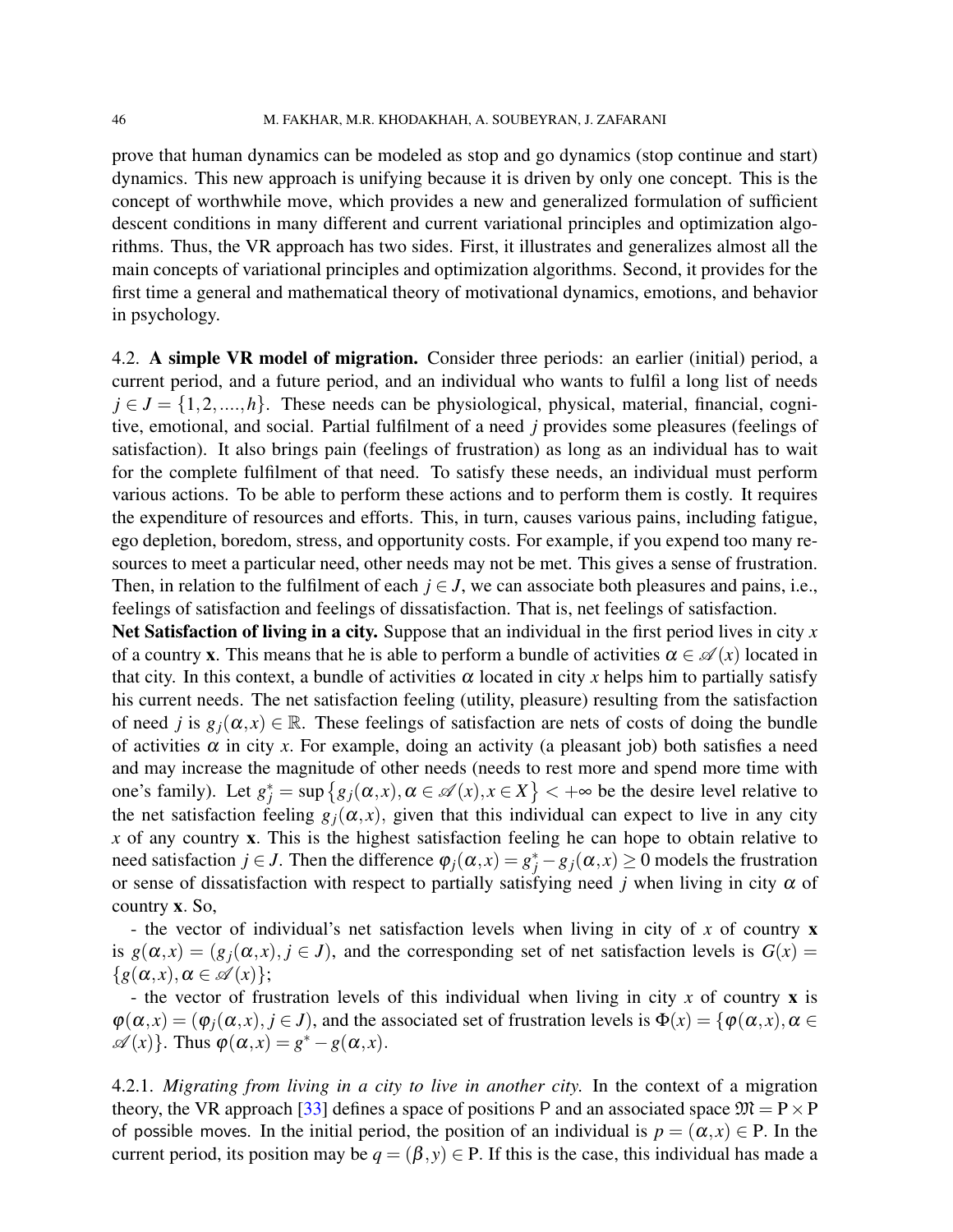move  $m = p \in P \cap q \in P$ . In this first phase of the presentation, a migrant in the current period compares two alternatives (moves): to stay or to change, i.e.,

- (i) to stay with the status quo  $p = (\alpha, x) \in P$ , which makes the stay  $p \cap q = p$ ;

- ii) to switch implying the change  $p \sim q, q \neq p, q = (\beta, y) \in P$ .

In this scenario, migration occurs only if  $y \neq x$ . If  $y = x$ , this individual stays in the same city *x* and performs the same bundle of activities in the previous and current periods or not.

The motivation to move comes from weighing the advantages and inconveniences of moving. It compares,

(i) additional satisfaction (additional pleasures) to better satisfy needs and remaining dissatisfactions to not sufficiently satisfy them (frustrations) with,

ii) additional dissatisfaction (additional pains) to become relocatable and move (additional migration costs).

These satisfactions and dissatisfaction are measured in the same units.

4.2.2. *Advantages of moving from one city to another.* Utilities (feelings of satisfaction). Suppose that an individual, in order to better satisfy his various needs, moves from city *x* of country x, where he lived in the past period, to city *y* of country y in the current period. Therefore, his vector of physiological, physical, material, financial, cognitive, emotional, and social satisfactions (utilities) moves from  $g(p) = g(\alpha, x) = (g_i(\alpha, x), i \in J)$  to  $g(q) = g(\beta, y) = (g_i(\beta, y), i \in J)$ *J*).

Migration advantages. The advantages of moving from city *x* to city *y* for an individual then define the difference  $A(q/p) = g(q) - g(p) = (A_i(q/p) = g_i(q) - g_j(p), j \in J$  between the vector of utilities  $g(q)$  of living in city y and the vector of utilities  $g(p)$  of living in the city *x*. Then the advantages of moving are also the difference between the vector of feelings of frustration of staying in city *x* and the vector of feelings of frustration of living in the city *y* :  $A(q/p) = \varphi(p) - \varphi(q) = g(q) - g(p)$ , provided that  $\varphi_j(\alpha_j, x) - \varphi_j(\beta_j, y) = g_j(\beta_j, y) - g_j(\alpha_j, x)$ for any need  $j \in J$ .

4.2.3. *Inconveniences to move.* As we will see below that moving is costly. Resistance to moving can be very strong. So in deciding whether or not to move, the advantages and inconveniences must be weighed. Inconvenience of moving  $I_i(q/p) = C_i(p,q) - C_i(p,p) \ge 0$ represents, for each physiological, physical, material, financial, cognitive, emotional, and social need  $j \in J$ , the difference between two costs. On the one hand, the cost of staying in the same position *p*, i.e.  $C_i(p, p)$ . On the other side the cost to changing  $C_i(p, q)$  from position *p* to position *q*. The construction of such costs of changing location is very complex and requires a variety of justifications, since they model many different and simultaneous types of costs, including physiological, physical, material, financial, cognitive, motivational, effective, and so-cial costs, see [\[29,](#page-14-1) [30,](#page-14-2) [31,](#page-14-4) [32\]](#page-14-5). Costs to move are not symmetric. That is,  $C_i(q, p) \neq C_i(p, q)$  if  $q \neq p$ .

Costs of moving  $C_i(p,q)$  can be, depending on the model, ability costs (costs to be able to do something), or capability plus execution costs (costs to do that thing).

# 4.2.4. *A worthwhile move: balancing motivation and resistance to move.* Consider a particular need *j*. Then, relative to the satisfaction of that need,

1) motivation to move is  $M_j(q/p) = U_j[A_j(q/p)]$ , where  $U_j[A_j]$  is the utility (value) of advantages of moving;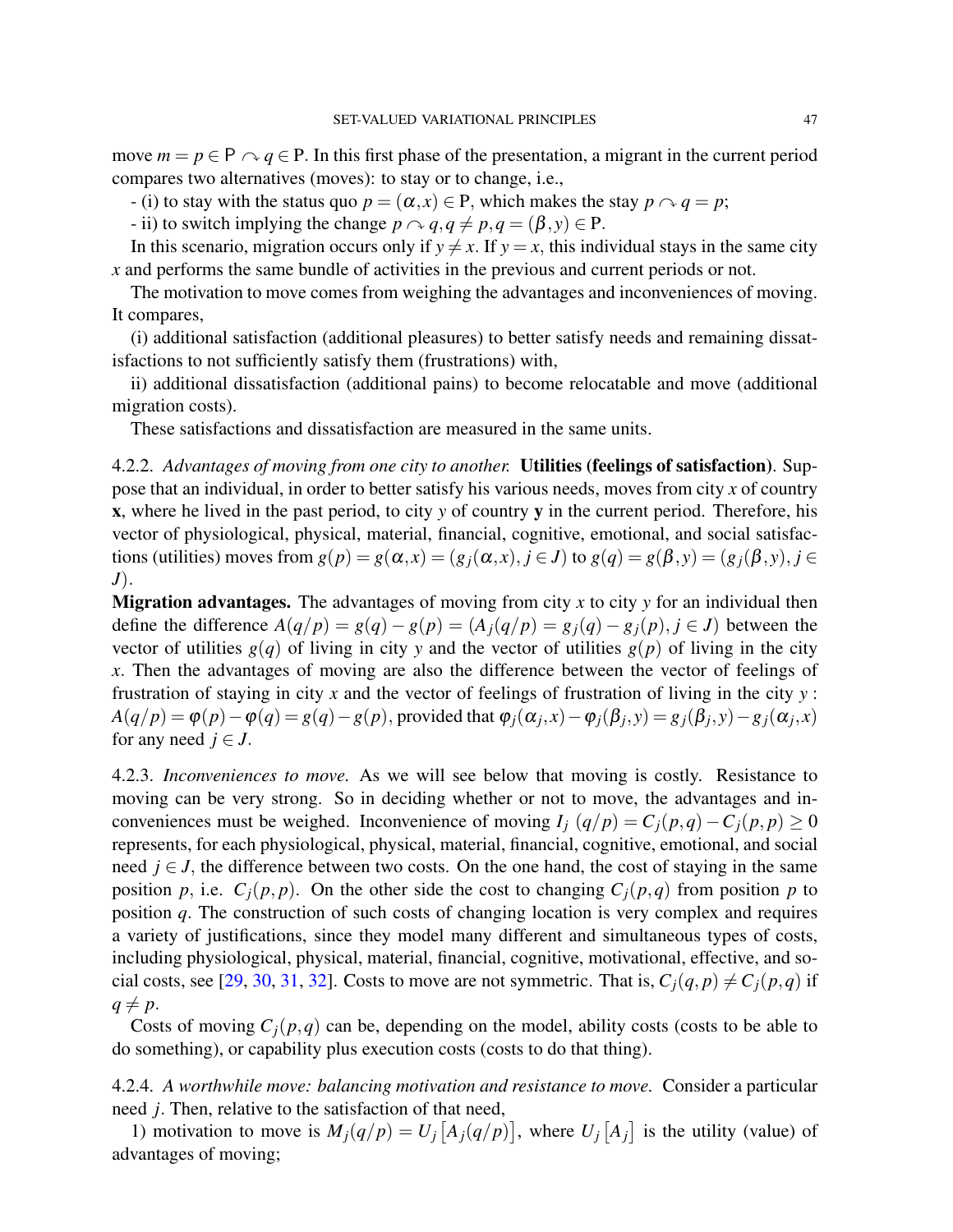2) resistance to the move is  $R_j(q/p) = D_j[I_j(q/p)], j \in J$ , where  $D_j[I_j]$  is the disability of inconvenience of moving. Resistance to a move is strong if  $D_j [I_j] = I_j^{\gamma}$  $\gamma$ <sup>*r*</sup>, 0 <  $\gamma$   $\leq$  1. It is weak if  $\gamma > 1$ .

-3) a worthwhile balance  $B_i(q/p) = M_i(q/p) - \xi_i R_i(q/p)$  is a weighted difference between motivation and resistance to move. The importance given to resistance to move is the weight ξ*<sup>j</sup>* > 0.

- 4) then a move is worthwhile with respect to the satisfaction of need *j* if  $B_i(q/p) \geq 0$ . This condition implies that motivation to move is high enough relative to the satisfaction of need *j*, to overcome resistance to moving. Thus, moving is worthwhile if  $B_i(q/p) \geq 0$  for all  $j \in J$ .

- 5) The vectorial advantages, inconvenience, motivation, and resistance to moving are then  $A(q/p) = (A_j(q/p), j \in J), I(q/p) = (I_j(q/p), j \in J),$ 

 $M(q/p) = (M_i(q/p), j \in J)$  and  $R = (R_i(q/p), j \in J)$ . Then, a vectorial worthwhile balance follows:  $B = M - \xi * R$  if  $\xi * R = (\xi_j R_j, j \in J)$ .

-6) The mathematical part of this paper implicitly assumes a linear variational structure, where  $U_j[A_j] = A_j$  and  $D_j[I_j] = I_j$  for all  $A_j$ ,  $I_j \in R_+$ . In this linear structure,  $M = A, R = I$ , and  $B = M - \xi * R$ .

4.2.5. *Worthwhile stop and go individual dynamics.* Starting from the status quo position *p*0, these dynamics can be

a) over one period (the current period),

- a desired move going from position  $p_0$  to position  $q$  if  $A_j(q/p_0) \ge 0$  for all  $j \in J$ ;
- a worthwhile move going from position  $p_0$  to position *q* if  $B_i(q/p_0) \geq 0$  for all  $j \in J$ ;
- a desired stay  $p^* = p_0$  ∈ P if, for all  $q \neq p^*$ , it exists  $j \in J$  such that  $\mathbf{A}_j(q/p^*) < 0$ ;
- a stationary trap  $p_* = p_0 \in \text{if for all } q \neq p^*$ , it exists  $j \in J$  such that  $B_j(q/p^*) < 0$ .

b) over two periods,

- a variational trap  $p_* \neq p_0 \in P$  if, starting from position  $p_0 \in P$ ,

i) it is worthwhile to change from  $p_0$  to  $p_*$  in the current period; that is, if  $B_j(p_*/p_0) \ge 0$  for all  $j \in J$ ;

ii)  $p_*$  is a stationary trap in the future period, i.e., it is not worthwhile to move from  $p_*$  to  $q$ , for all  $q \neq p^*$ .

#### 4.3. Interpretations of the results of this paper.

4.3.1. *Rewriting Theorem [3.1.](#page-3-3)* Let us give an interpretation of Theorem [3.1,](#page-3-3) which is the second main result of this paper. This theorem yields two inequalities (a) and (b).

Let us first consider inequality (a)  $A = \Phi(\bar{x}) + I(x_0, \bar{x}) \leq_{C(x_0)=S}^{l} \Phi(x_0) = B$ , where  $\Phi(x) =$  $\{\varphi(\alpha, x), \alpha \in \mathcal{A}(x)\}\$  and  $I(x_0, \bar{x}) = \psi(x_0, \bar{x})q(x_0, \bar{x})k_0$ . Recall that  $A \leq_S^l B$  if and only if  $B \subseteq$ *A* + *S*, i.e., for all *b* ∈ *B*, there exist *a* ∈ *A* and *s* ∈ *S* such that *b* = *a* + *s*. Then inequality (a) is equivalent to: for all  $b = \varphi(\alpha, x_0) \in B$ ,  $\alpha \in \mathcal{A}(x_0)$ , there exist  $a = \varphi(\beta, \bar{x}) + I(x_0, \bar{x}) \in A, \beta \in B$  $\mathscr{A}(\bar{x})$ , and  $s \in S = C(x_0)$  such that  $\varphi(\alpha, x_0) = \varphi(\beta, \bar{x}) + I(x_0, \bar{x}) + s$ . That is,  $g^* - g(\alpha, x_0) =$  $g^* - g(\beta, \bar{x}) + I(x_0, \bar{x}) + s$ , i.e.,  $g(\alpha, x_0) = g(\beta, \bar{x}) - I(x_0, \bar{x}) - s$ .

In summary, we have shown that for all  $\alpha$  that belong to  $x_0$ , there exist  $\beta$  belong to  $\bar{x}$  and  $s \in S$  such that  $g(\beta, \bar{x}) - I(x_0, \bar{x}) = g(\alpha, x_0) + s$ , i.e.,

$$
g(\beta,\bar{x}) - g(\alpha, x_0) = \varphi(\alpha, x_0) - \varphi(\beta, \bar{x}) = I(x_0, \bar{x}) + s, (*)
$$
  
where  $I(x_0, \bar{x}) = \psi(x_0, \bar{x})q(x_0, \bar{x})k_0$ .

It is time to return to the VR concepts of vectorial advantages and inconveniences of moving.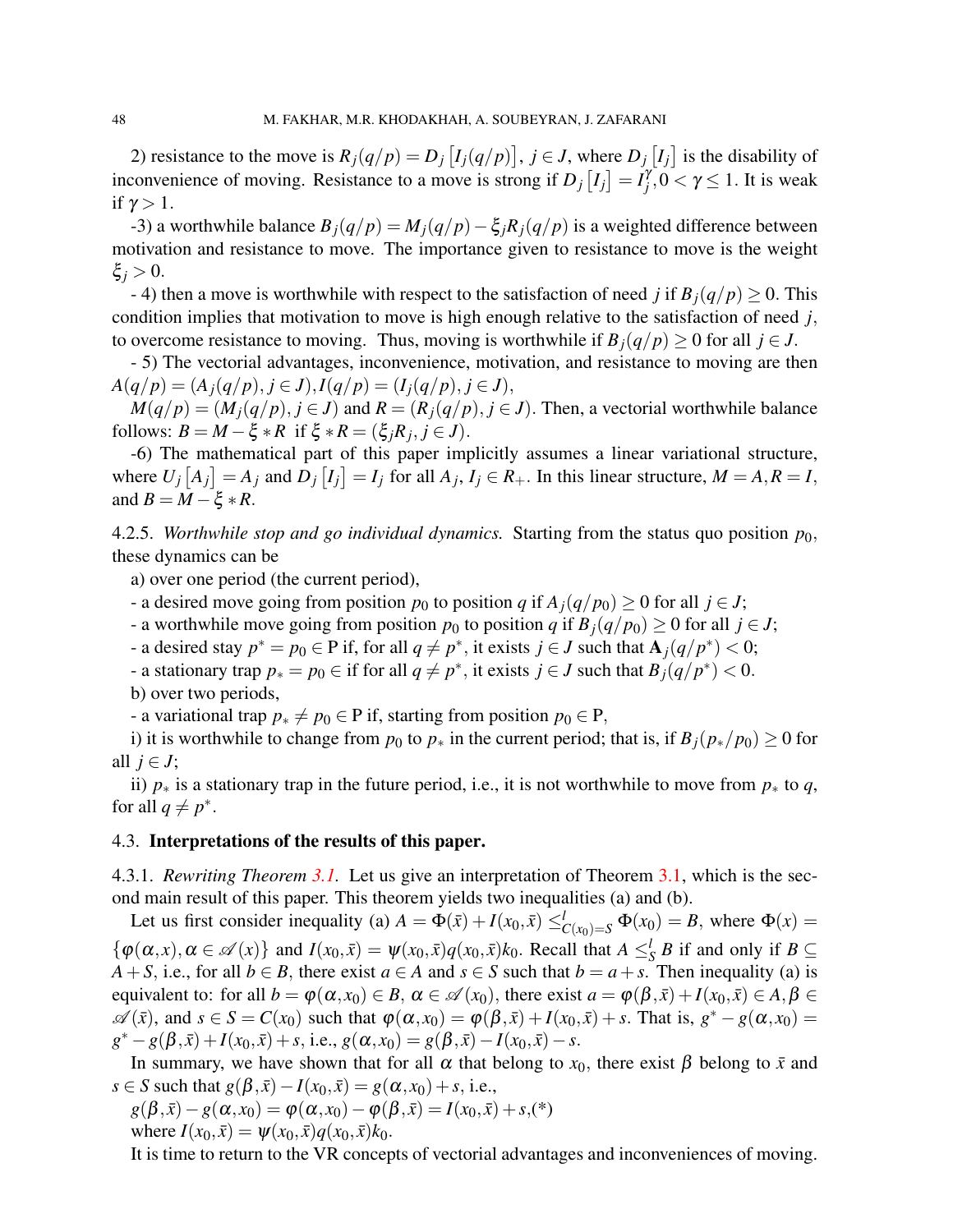Advantages to move. Let  $p = (\alpha, x_0)$  and  $q = (\beta, \bar{x})$ . Then, the difference who appeared in the left hand side of equality (\*) represents vectorial advantages to move  $A(q/p) = g(\beta, \bar{x})$  –  $g(\alpha, x_0) = g(q) - g(p).$ 

**Inconveniences to move**. Let us show now that the first term  $I(x_0, \bar{x}) = \psi(x_0, \bar{x})q(x_0, \bar{x})k_0$ who appeared in the right hand side of (\*) represents a specific formulation of vectorial inconveniences to move. In this paper, costs to change  $C(p,q) = \mathbb{C}(x_0, \bar{x})$  represent migration costs from city  $x_0$  to city  $\bar{x}$  (as capability costs). Costs to stay  $C(p, p) = \mathbb{C}(x_0, x_0) = 0$  are equal to zero (no migration costs). Then, inconveniences to move are  $I(q/p) = C(p,q) - C(p,p) = \mathbb{C}(x_0, \bar{x})$ . The formulation  $I(x_0, \bar{x}) = \mathbb{C}(x_0, \bar{x}) = \psi(x_0, \bar{x})q(x_0, \bar{x})k_0$  has two ingredients:

i) it supposes the existence of a sharing rule to solve a usual cost allocation problem. Let  $q(x_0, \bar{x}) \in R_+$  be the psychological distance between city  $x_0$  and city  $\bar{x}$ . This concept comes from Lewin [\[42\]](#page-14-17). It considers the physiological, physical, material, financial, cognitive, emotional and social aspects of a locomotion from a position to an other position. The VR approach models it as a generalized distance. For example, a quasi-distance, a pseudo-quasi-distance, a *w* distance, a partial quasi-distance, depending of the definition of a position in a locomotion space. In this paper, it is a quasi-distance. Let  $k_0 = (k_{0,j}, j \in J) \in (R_+)^{card J}$ ,  $\Sigma_{j \in J} k_{0,j} = 1, k_{0,j} >$ 0 for all  $j \in J$  be a vector of strictly positive shares of a global migration costs from city  $x_0$  and city  $\bar{x}$ ,  $C(x_0, \bar{x}) = \psi(x_0, \bar{x})q(x_0, \bar{x})k_0$ . Then, relative to the satisfaction of each need *j*, we can associate the migration cost  $\mathbb{C}_j(x_0, \bar{x}) = q(x_0, \bar{x})k_{0,j}, j \in J$ .

ii) its models an ego depletion hypothesis and a goal gradient hypothesis. Ego depletion refers to the idea that self-control or willpower draws upon a limited pool of mental resources that can be used up (Baumeister et al. [\[43\]](#page-14-18)). The goal-gradient hypothesis refers to the classic finding from behaviorism that animals expend more effort when approaching a reward. ... The goal-gradient hypothesis [\[44\]](#page-14-19) states that the tendency to approach a goal increases with proximity to the goal. The introduction of the term  $\psi(x_0, \bar{x})$  models these two aspects. To save space see Fakhar et al. [\[16\]](#page-13-9).

Changing preferences. They are modeled by the definition of moving cones. To save space, see Bao et al. [\[10\]](#page-13-6) and Bao et al. [\[11\]](#page-13-7) for a clear modeling of this aspect.

4.3.2. *Interpretation of Theorem [3.1:](#page-3-3) when migration increases happiness.* One of the most important results of the VR approach is to show when a stop-and-go dynamic ends up in a variational trap, both, when resistance to migration is strong and weak. Very unexpectedly, this result has to do with two important variational principles of variational analysis. The VR approach showed  $[29, 30, 31, 32]$  $[29, 30, 31, 32]$  $[29, 30, 31, 32]$  $[29, 30, 31, 32]$  $[29, 30, 31, 32]$  $[29, 30, 31, 32]$  $[29, 30, 31, 32]$  that

i) on one side, the celebrated Ekeland variational principle provides an example of stop and go dynamics that ends in a trap when resistance to move is strong and is modeled using a (pseudo)quasi-distance, *w*-distance, or partial quasi-distance.

ii) on the other side, the famous proximal algorithm [\[45\]](#page-14-20) provides examples of stop-and-go dynamics, ending in a variational trap when resistance to move is weak, using the square of a (pseudo) quasi-distance, *w*-distance, or partial quasi-distance.

Theorem [3.1](#page-3-3) shows that there are variational traps that are worth reaching but not worth leaving if resistance to moving is strong. This theorem provides an example of stop-and-go dynamics when uncertainty plays a large role. It solves a robust trap problem.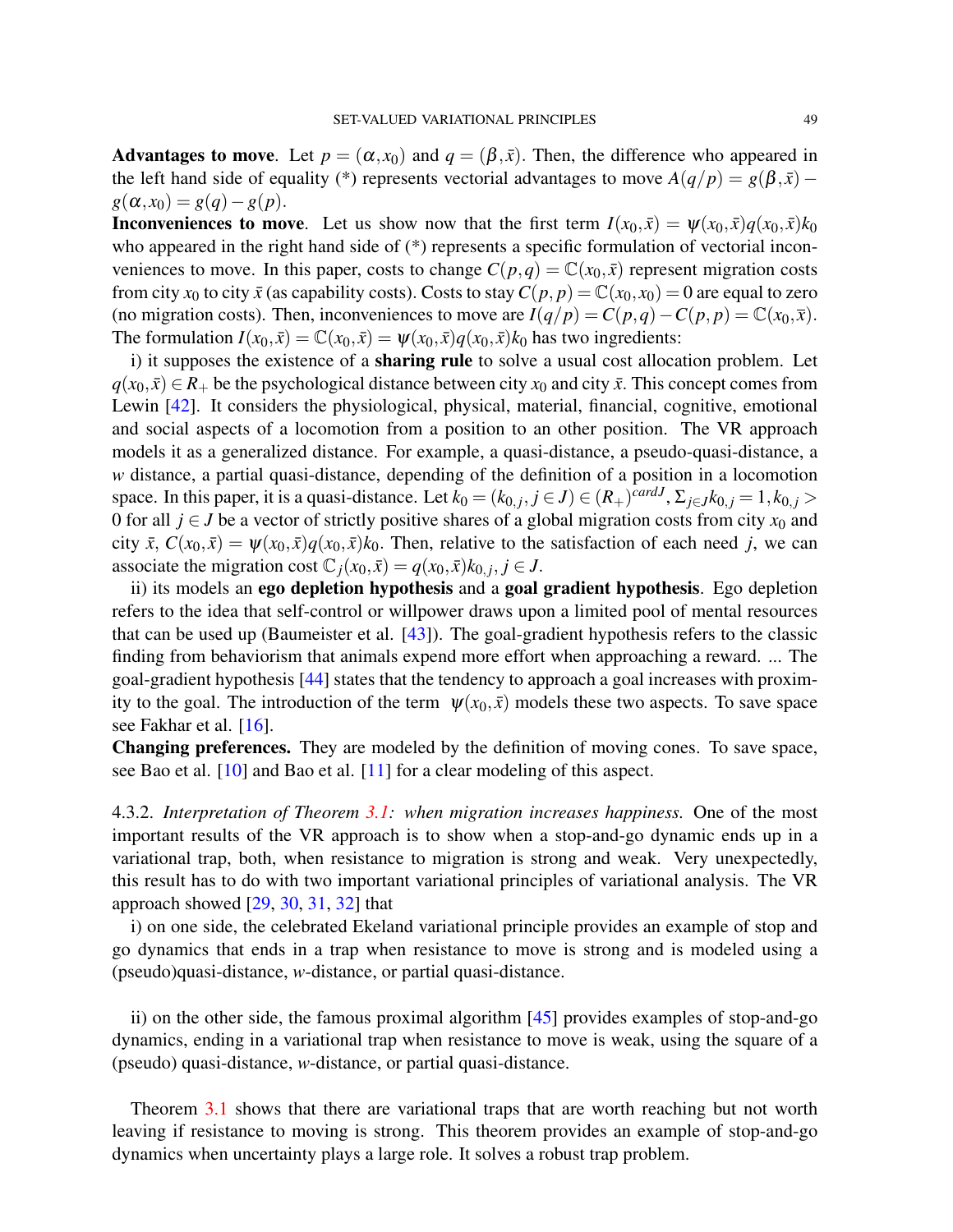### Acknowledgments

This work was supported by the French National Research Agency Grant ANR-17-EURE-0020, and by the Excellence Initiative of Aix-Marseille University - A\*MIDEX.

### **REFERENCES**

- <span id="page-13-0"></span>[1] I. Ekeland, On the variational principle, J. Math. Anal. Appl. 47 (1974), 324-353.
- <span id="page-13-1"></span>[2] Q.H. Ansari, S. Eshghinezhad, M. Fakhar, Ekeland's variational principle for set-valued maps with applications to vector optimization in uniform spaces, Taiwanese J. Math. 18 (2014), 1999-2020.
- <span id="page-13-16"></span>[3] Q.H. Ansari, P.K. Sharma, J-C. Yao, Minimal element theorems and Ekeland's variational principle with new set order relations, J. Nonlinear Convex Anal. 19 (2018), 1127-1139.
- <span id="page-13-17"></span>[4] Q.H. Ansari, A.H. Hamel, P.K. Sharma, Ekeland's variational principle with weighted set order relations, Math. Methods Oper. Res. 91 (2020), 117-136.
- <span id="page-13-2"></span>[5] T.Q. Bao, B.S. Mordukhovich, A. Soubeyran, Variational analysis in psychological modeling, J. Optim. Theory Appl. 164 (2015), 290-315.
- <span id="page-13-3"></span>[6] T.Q. Bao, B.S. Mordukhovich, A. Soubeyran, Fixed points and variational principles with applications to capability theory of wellbeing via variational rationality, Set-Valued Var. Anal. 23 (2015), 375-398.
- <span id="page-13-4"></span>[7] T.Q. Bao, B.S. Mordukhovich, Variational principles for set-valued mappings with applications to multiobjective optimization, Control Cybernet. 36(3) (2007), 531-562.
- <span id="page-13-11"></span>[8] T.Q. Bao, B.S. Mordukhovich, Relative Pareto minimizers for multiobjective problems: existence and optimality conditions, Math. Program. Ser. A 122 (2010), 301-347.
- <span id="page-13-5"></span>[9] T.Q. Bao, B.S. Mordukhovich, A. Soubeyran, Minimal points, variational principles, and variable preferences in set optimization, J. Nonlinear Convex Anal. 16 (2015), 1511-1537.
- <span id="page-13-6"></span>[10] T.Q. Bao, A. Soubeyran, Variational principles in set optimization with domination structures and application to changing jobs, J. Appl. Numer. Optim. 1(3) (2019), 217-241.
- <span id="page-13-7"></span>[11] T.Q. Bao, B.S. Mordukhovich, A. Soubeyran, C. Tammer, Vector Optimization with domination structures: variational principles and domination traps, Submitted (2019).
- <span id="page-13-21"></span>[12] G.Y. Chen, X.X. Huang, X.Q. Yang, Vector Optimization: Set-Valued and Variational Analysis, Lecture Notes in Econom. and Math. Systems, vol. 541 Springer-Verlag, 2005.
- <span id="page-13-12"></span>[13] G.Y. Chen, X.X. Xuang, Ekeland's  $\varepsilon$ -variational principle for set-valued mappings, Math Methods Oper. Res. 48 (1998), 181-186.
- <span id="page-13-13"></span>[14] G.Y. Chen, X.X. Huang, S.H. Hou, General Ekeland's variational principle for set-valued mappings, J. Optim. Theory Appl. 106 (2000), 151-164.
- <span id="page-13-8"></span>[15] M. Fakhar, M. R. Khodakhah, A. Mazyaki, A. Soubeyran, J. Zafarani, Variational rationality, variational principles and the existence of traps in a changing environment, J. Glob. Optim. 82 (2022), 161–177.
- <span id="page-13-9"></span>[16] M. Fakhar, M. R. Khodakhah, A. Soubeyran, J. Zafarani, Robust Ekeland variational principles. Application to the formation and stability of partnerships, Optimization, 10.1080/02331934.2021.2009826.
- <span id="page-13-22"></span>[17] A. Göpfert, H. Riahi, C. Tammer, C. Zalinescu, Variational Methods in Partially Ordered Spaces, Springer-Verlag, New York, 2003.
- <span id="page-13-23"></span>[18] C. Gutiérrez, G. Kassay, V. Novo, J.L. Ródenas-Pedregosa, Ekeland variational principles in vector equilibrium problems, SIAM J. Optim. 27 (2017), 2405-2425.
- <span id="page-13-14"></span>[19] T.X.D. Ha, Some variants of the Ekeland variational principle for a set-valued map, J. Optim. Theory Appl. 124 (2005), 187-206.
- <span id="page-13-18"></span>[20] A.H. Hamel, A. Löhne, Minimal elements theorems and Ekeland's variational principle with set relations, J. Nonlinear Convex Anal. 7 (2006), 19-37.
- <span id="page-13-19"></span>[21] A.H. Hamel, C. Zalinescu, Minimal elements theorem revisited, J. Math. Anal. Appl. 486 (2020), 123935.
- <span id="page-13-20"></span>[22] P.Q. Khanh, D.N. Quy, On generalized Ekeland's variational principle and equivalent formulations for setvalued mappings, J. Global Optim. 49 (2011), 381-396.
- <span id="page-13-15"></span>[23] B.S. Mordukhovich, Variational analysis and applications, Springer-Verlag, New York, 2018.
- <span id="page-13-10"></span>[24] J.H. Qiu, F. He, A. Soubeyran, Equilibrium versions of variational principles in quasimetric spaces and the robust trap problem, Optimization 67 (2018), 25-53.